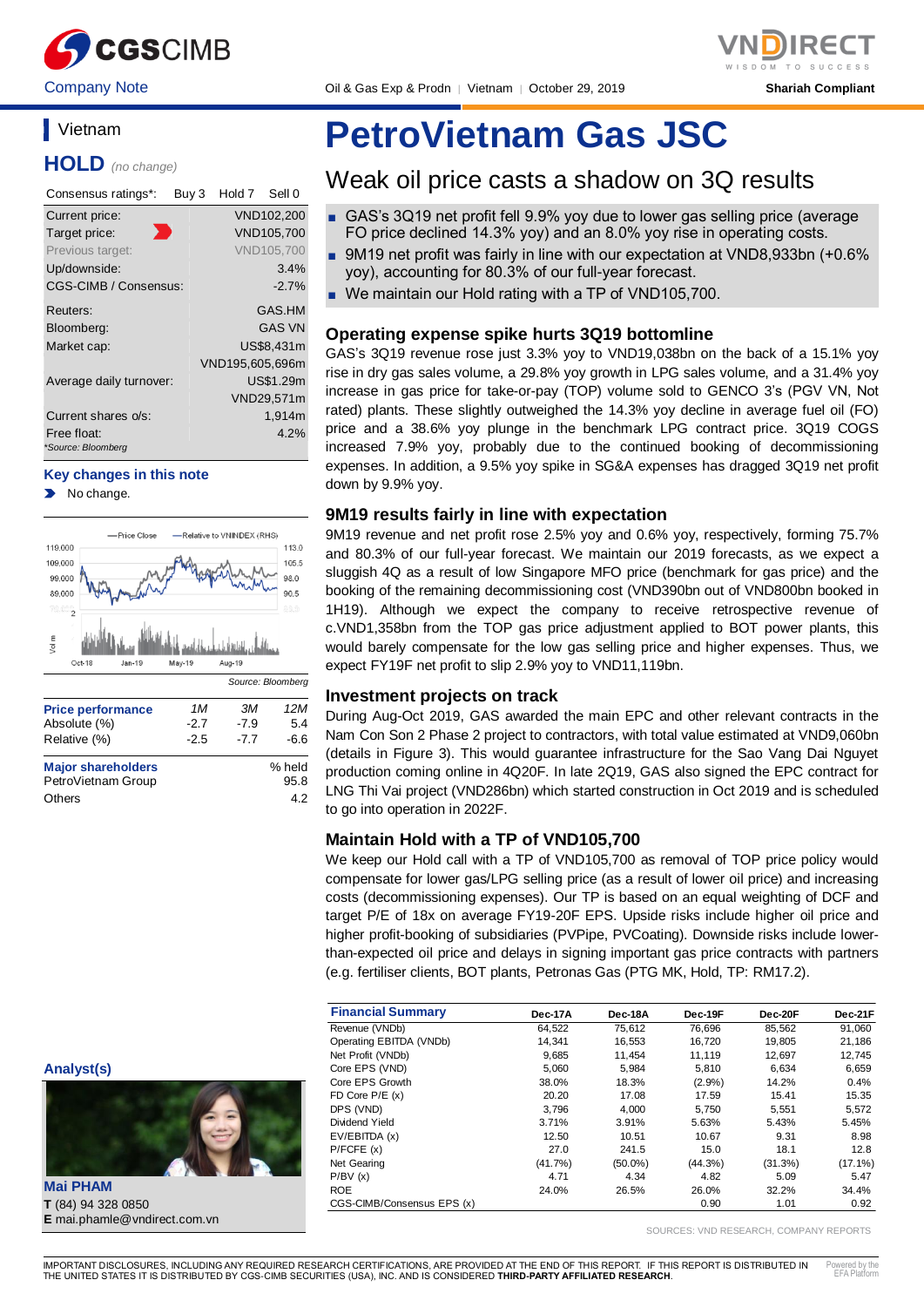



*3Q19 net profit was weaker yoy due to lower oil price (-14.3% yoy) and higher operating cost (+8.0% yoy).*

*9M19 net profit was flat vs. 9M18, as benefit from the upward revision in TOP price offset the negative effects of lower oil price (-3.9% yoy) and the booking of* 

*decommissioning costs (VND390bn booked in 1H19).*

## Weak oil price casts a shadow on 3Q results **9M19 results fairly in line with expectation**

#### **Figure 1: 9M19 results overview**

| <b>FYE Dec (VNDbn)</b>    | 3Q18   | 3Q19   | % yoy           | 9M18   | 9M <sub>19</sub> | % yoy                                  | <b>vs. FY19</b><br>forecast |
|---------------------------|--------|--------|-----------------|--------|------------------|----------------------------------------|-----------------------------|
| Net revenue               | 18,426 | 19,038 | 3.3%            | 56,614 | 58,030           | 2.5%                                   | 75.7%                       |
| Gross profit              | 4,795  | 4,330  | $-9.7%$         | 13,571 | 13.150           | $-3.1%$                                | 77.0%                       |
| Gross profit margin       | 26.0%  |        | 22.7% -3.3% pts | 24.0%  |                  | 22.7% -1.3% pts                        |                             |
| Selling expenses          | 664    | 741    | 11.7%           | 1.945  | 1.941            | $-0.2%$                                | 72.5%                       |
| G&A expenses              | 290    | 303    | 4.3%            | 832    | 835              | 0.3%                                   | 72.8%                       |
| Operating profit          | 3,841  | 3.286  | $-14.4%$        | 10.794 | 10.373           | $-3.9%$                                | 78.3%                       |
| Financial income          | 450    | 447    | $-0.6%$         | 1.018  | 1.129            | 10.9%                                  | 81.8%                       |
| <b>Financial expenses</b> | 226    | 48     | $-78.5%$        | 535    | 183              | $-65.9%$                               | 41.6%                       |
| Pre-tax profit            | 4,063  | 3,688  | $-9.2%$         | 11,280 | 11,317           | 0.3%                                   | 79.0%                       |
| Net profit                | 3,201  | 2,884  | $-9.9%$         | 8,880  | 8,933            | 0.6%                                   | 80.3%                       |
|                           |        |        |                 |        |                  | SOURCES: VND RESEARCH, COMPANY REPORTS |                             |

For 10M19, GAS reported VND64,576bn in revenue and VND11,983bn in pretax profit, forming 84.2% and 83.6% of our full-year forecast, respectively.

We expect weak 4Q performance, hence in-line full year results, due to the following reasons:

- We expect Marine Fuel Oil (MFO) price (the benchmark for gas selling price) to decline at a faster rate than Brent crude in 4Q, in preparation for the implementation of IMO 2020 starting from Jan 2020. The regulation requires ocean-going vessels to use fuel oil with sulphur content of less than 0.5% from Jan 2020 onwards, which we believe would lower demand for highsulphur fuel oil (HSFO) and boost demand for low-sulphur fuel oil (LSFO) and blended oil that meet the requirements.
- The benchmark for Vietnam's gas selling price is Singapore Platts Fuel Oil (180 centistoke, 3.5% sulphur content at  $50^{\circ}$ C) which is a type of high-sulfur fuel oil. In our observation, the price of such FO has started to bear the effect of IMO 2020 and has declined at a faster rate than Brent crude oil (which is considered sweet – low-sulphur oil) in Oct MTD. Hence, we expect 4Q FO price to stay low, averaging US\$320/tonne (-28.7% yoy) in 4Q, which will affect GAS's selling price.



 GAS would continue to book decommissioning cost in 4Q19, with VND390bn booked in 1H19 out of VND800bn expected for the full year.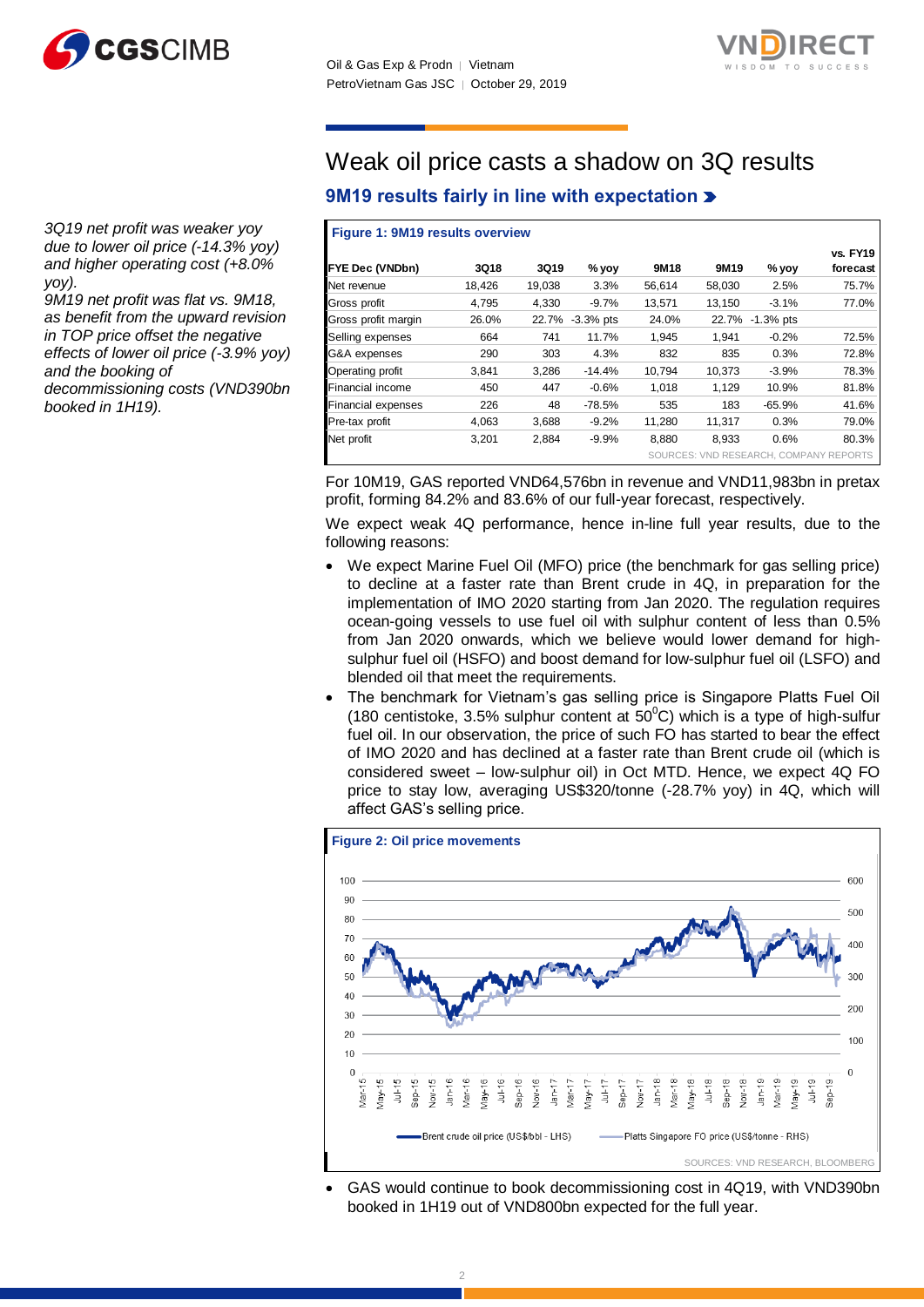

*Historically, there are two pricing schemes for GAS' selling volumes:*

- *TOP volume: fixed price (increases by c.2% p.a. for inflation effect), which is lower than market price.*

- *Above TOP volume: market price based on the formula: 46% FO + transportation tariff. GAS removed the above policy on 20 Mar 2019 and companies would pay market price for all volumes onwards. However until now, only GENCO 3 has signed the new appendix for the gas price contract and paid the new price.*

Oil & Gas Exp & Prodn │ Vietnam PetroVietnam Gas JSC │ October 29, 2019



It should be noted that GAS could earn retrospective revenue from the change in price policy applied to TOP volumes. GAS has yet to sign the appendix in terms of price adjustment for 1.7bn cubic metres (bcm) sold to BOT power plants (PM2.2 and PM3), which we expect to happen in 4Q19. Accordingly, the company could receive c.VND1,358bn of retrospective profit for the volume sold from Mar 20 to end-2019. We believe this could barely offset the negative effect of lower oil price and higher operating costs. As such, we expect FY19F net profit to fall by 2.9% yoy to VND11,119bn.

### **Nam Con Son 2 Phase 2 project on track**

During Aug – Oct 2019, GAS awarded the EPC and relevant contracts of Nam Con Son 2 Phase 2 project to the contractors. The pipeline with a designed capacity of 7bcm/year is crucial to GAS's ability to expand capacity as it will help recover and transport gas from the newly-developed Sao Vang Dai Nguyet fields and Su Tu Trang field to shore.

#### **Figure 3: Nam Con Son 2 Phase 2 bidding packages**

| <b>Bidding package</b>                                               | <b>Contractors</b>                         | Value<br>(VND bn) |
|----------------------------------------------------------------------|--------------------------------------------|-------------------|
| EPC-1 - Subsea pipeline                                              | Technip FMC, PTSC as subcontractor         | 2,844             |
| EPC-2 - GPP Dinh Co 2                                                | NA, bidding expected to be opened in 3Q20F | <b>NA</b>         |
| EPC-3 - Onshore pipeline and infrastructure                          | VSP - Lilama - Nageco JV                   | 1,363             |
| SVDN intrafield and pipeline connecting SVDN and<br>NCS <sub>2</sub> | PTSC, Technip FMC as subcontractor         | 2,200             |
| Steel plate supply                                                   | Huyndai                                    | 920               |
| Steel pipe supply                                                    | PVPipe                                     | 750               |
| Pipe coating                                                         | PVCoating                                  | 983               |
|                                                                      | SOURCES: VND RESEARCH                      |                   |

## **Maintain Hold rating with a TP of VND105,700**

#### **Figure 4: DCF model – summary of free cash flow (FCF)**

| <b>VNDbn</b>                                 | Dec-17A   | Dec-18A   | Dec-19F   | Dec-20F   | Dec-21F   | Dec-25F    | Dec-30F    |            | Dec-35F CAGR 20-35 |
|----------------------------------------------|-----------|-----------|-----------|-----------|-----------|------------|------------|------------|--------------------|
| Net revenue                                  | 64,522    | 75,612    | 76,696    | 85,562    | 91,060    | 151,451    | 181,483    | 202,104    | 5.9%               |
| % growth y-o-y                               | 9.2%      | 17.2%     | 1.4%      | 11.6%     | 6.4%      | 5.0%       | 3.0%       | 1.7%       |                    |
| COGS & OPEX                                  | (52, 895) | (61, 887) | (63, 444) | (69, 795) | (74, 518) | (135, 549) | (162, 427) | (180, 883) |                    |
| Unlevered profit / EBIT                      | 11,627    | 13,725    | 13,251    | 15,766    | 16,542    | 15,902     | 19,056     | 21,221     | 2.0%               |
| Operating margin                             | 18.0%     | 18.2%     | 17.3%     | 18.4%     | 18.2%     | 10.5%      | 10.5%      | 10.5%      |                    |
| Effective tax rate                           | $-21.1%$  | $-19.5%$  | $-20.8%$  | $-20.8%$  | $-20.8%$  | $-20.8%$   | $-20.8%$   | $-20.8%$   |                    |
| EBIT * (1-Tax) or NOPAT                      | 14,076    | 16,397    | 16,011    | 19,049    | 19,987    | 19,214     | 23,024     | 25,640     | 2.0%               |
| $+$ D&A                                      | 2,713     | 2,829     | 3,469     | 4,038     | 4,644     | 7,352      | 8,853      | 9,857      |                    |
| % of revenue                                 | 4.2%      | 3.7%      | 4.5%      | 4.7%      | 5.1%      | 4.9%       | 4.9%       | 4.9%       |                    |
| - CapEx                                      | (2, 180)  | (692)     | (3,835)   | (6, 845)  | (7, 285)  | (3,029)    | (3,630)    | (4,042)    |                    |
| % of revenue                                 | $-3.4%$   | $-0.9\%$  | $-5.0%$   | $-8.0\%$  | $-8.0%$   | $-2.0%$    | $-2.0%$    | $-2.0%$    |                    |
| $+ \Delta W C$                               | (302)     | (447)     | (439)     | (669)     | (1,009)   | (1, 347)   | (1,652)    | (1,839)    |                    |
| % of revenue                                 | $-0.5%$   | $-0.6%$   | $-0.6%$   | $-0.8%$   | $-1.1%$   | $-0.9%$    | $-0.9%$    | $-0.9%$    |                    |
| Interest and other financial activities, net | 961       | 815       | 1,079     | 597       | (117)     | 697        | 728        | 813        |                    |
| % of revenue                                 | 1.5%      | 1.1%      | 1.4%      | 0.7%      | $-0.1%$   | 0.5%       | 0.4%       | 0.4%       |                    |
| <b>UFCF</b>                                  | 15,268    | 18,901    | 16,284    | 16,171    | 16,220    | 22,887     | 27,322     | 30,429     |                    |
| % growth y-o-y                               | 42.0%     | 23.8%     | $-13.8%$  | $-0.7%$   | 0.3%      | 6.0%       | 3.0%       | 1.7%       |                    |

| <b>Figure 5: Cost of equity</b> |                                        | Figure 6: WACC and terminal growth |                                        |
|---------------------------------|----------------------------------------|------------------------------------|----------------------------------------|
| <b>Cost of equity</b>           |                                        | <b>VNDbn</b>                       |                                        |
| Risk Free Rate                  | $5.0\%$                                | <b>Equity Value</b>                | 165.748                                |
| Beta                            | 1.20                                   | Debt                               | 4.886                                  |
| <b>Risk Premium</b>             | 11.0%                                  | Cost of Debt                       | 7.5%                                   |
| <b>Cost of Equity</b>           | 18.2%                                  | Tax Rate                           | 20.0%                                  |
|                                 |                                        | <b>WACC</b>                        | 17.9%                                  |
|                                 |                                        | <b>Perpetual Growth Rate</b>       | 1.7%                                   |
|                                 | SOURCES: VND RESEARCH, COMPANY REPORTS |                                    | SOURCES: VND RESEARCH, COMPANY REPORTS |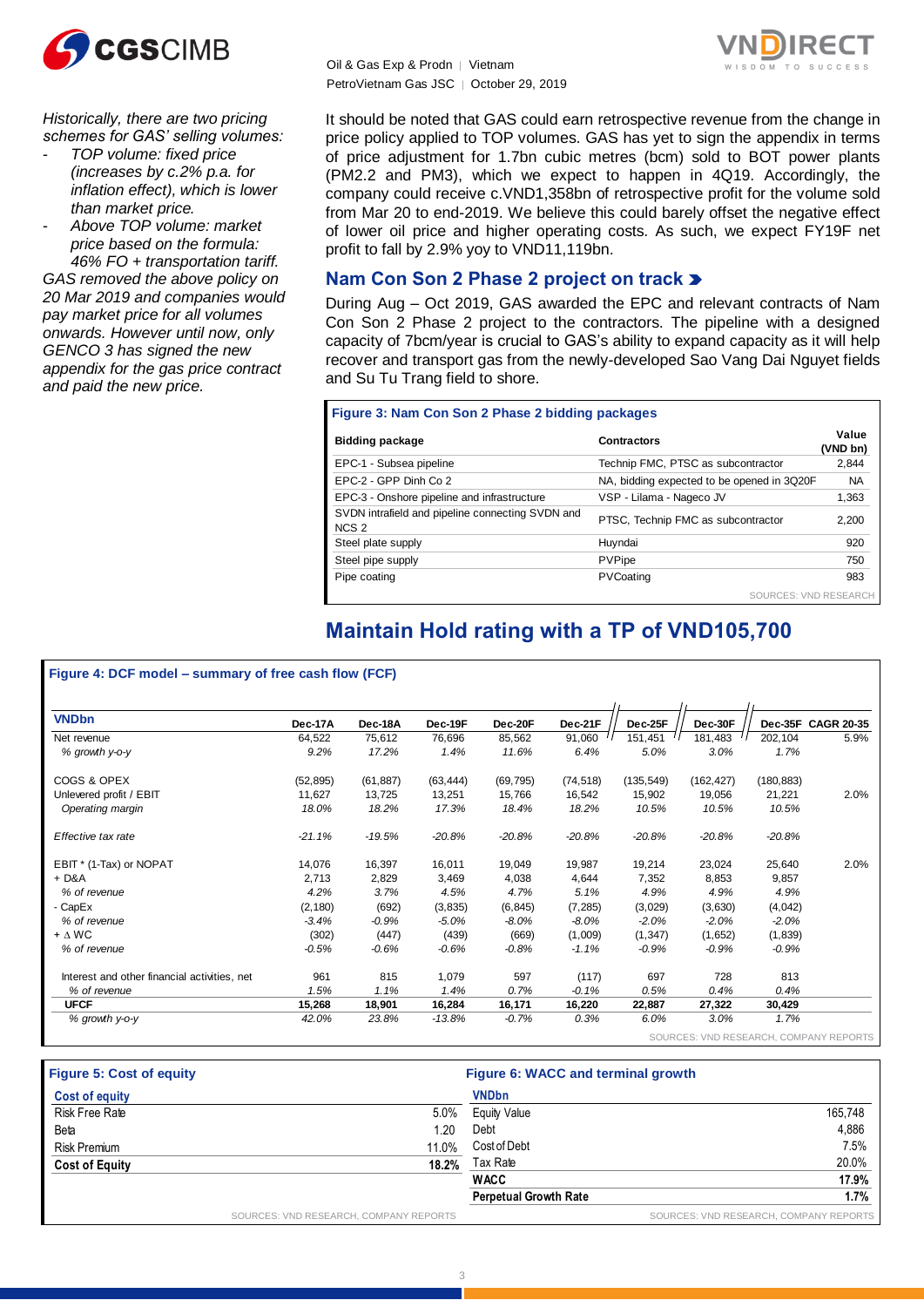

#### Oil & Gas Exp & Prodn | Vietnam PetroVietnam Gas JSC │ October 29, 2019



#### **Figure 7: Blended target price**

| Method                       | Implied share price<br>(VND) | <b>Weight (50%)</b> | Weighted share price<br>(VND) |
|------------------------------|------------------------------|---------------------|-------------------------------|
| <b>DCF</b>                   | 99.514                       | 50%                 | 49,757                        |
| FY19-20F target P/E of 18.0x | 111.990                      | 50%                 | 55,995                        |
| <b>Blended value</b>         |                              |                     | 105,752                       |
| Target price                 |                              |                     | 105.700                       |
|                              |                              |                     | SOURCES: VND RESEARCH         |

| Recom.<br><b>HOLD</b><br><b>HOLD</b> | curr)<br>102,200<br>45 | 105,700   | curr) (US\$ m)<br>8,431 | TTM  | FY19F | <b>FY20F</b> | (%)   | TTM | FY19F | FY20F | TTM      | FY19F |       |         |       |                                                                                                                                                                       |
|--------------------------------------|------------------------|-----------|-------------------------|------|-------|--------------|-------|-----|-------|-------|----------|-------|-------|---------|-------|-----------------------------------------------------------------------------------------------------------------------------------------------------------------------|
|                                      |                        |           |                         |      |       |              |       |     |       |       |          |       | FY20F | TТM     | FY19F | FY20F                                                                                                                                                                 |
|                                      |                        |           |                         | 17.4 | 17.6  | 15.4         | 3.6%  | 4.3 | 4.8   | 5.1   | 26.1%    | 26.0% | 32.2% | 18.6%   | 17.6% | 21.7%                                                                                                                                                                 |
|                                      |                        | 48        | 42,082                  | 12.2 | 11.9  | 10.3         | 0.9%  | 1.5 | 1.4   | 1.3   | 12.1%    | 11.8% | 12.6% | 4.5%    | 4.5%  | 5.1%                                                                                                                                                                  |
| 384 HK NOT RATED                     | 32                     | <b>NA</b> | 21,565                  | 19.9 | 17.5  | 14.5         | 18.4% | 4.8 | 3.9   | 3.3   | 25.8%    | 24.3% | 24.1% | 8.6%    | 8.7%  | 9.2%                                                                                                                                                                  |
| <b>HOLD</b>                          | 17                     | 17        | 7.847                   | 17.9 | 17.4  | 18.3         | 0.1%  | 2.5 | 2.4   | 2.4   | 14.1%    | 14.2% | 13.1% | $9.9\%$ | 10.0% | 9.3%                                                                                                                                                                  |
| 9533 JP NOT RATED                    | 4,170                  | <b>NA</b> | 4,074                   | 17.5 | 24.9  | 24.1         | 8.6%  | 1.3 | 1.3   | 1.3   | 7.6%     | 5.2%  | 5.1%  | 4.7%    | 3.2%  | 3.2%                                                                                                                                                                  |
| <b>NOT RATED</b>                     | 384                    | <b>NA</b> | 3.795                   | 31.9 | 25.6  | 22.7         | 15.9% | 6.2 | 5.4   | 4.6   | 2%<br>21 | 21.9% | 21.7% | 14.9%   | 15.7% | 15.1%                                                                                                                                                                 |
|                                      |                        |           | 14,632                  | 19.5 | 19.2  | 17.5         | 7.9%  | 3.4 | 3.2   | 3.0   | 17.8%    | 17.2% | 18.1% | 10.2%   |       | 10.6%                                                                                                                                                                 |
|                                      |                        |           | 15,873                  | 19.9 | 19.5  | 18.0         | 8.8%  | 3.3 | 2.9   | 2.6   | 16.2%    | 15.5% | 15.3% | 8.5%    |       | 8.4%                                                                                                                                                                  |
|                                      |                        |           |                         |      |       |              |       |     |       |       |          |       |       |         |       | $9.9\%$<br>8.4%<br>Note: Not Rated forecasts based on Bloomberg consensus estimates, trailing 12 months (TTM)<br>SOURCES: VND RESEARCH, BLOOMBERG (DATA AS AT OCT 29) |

4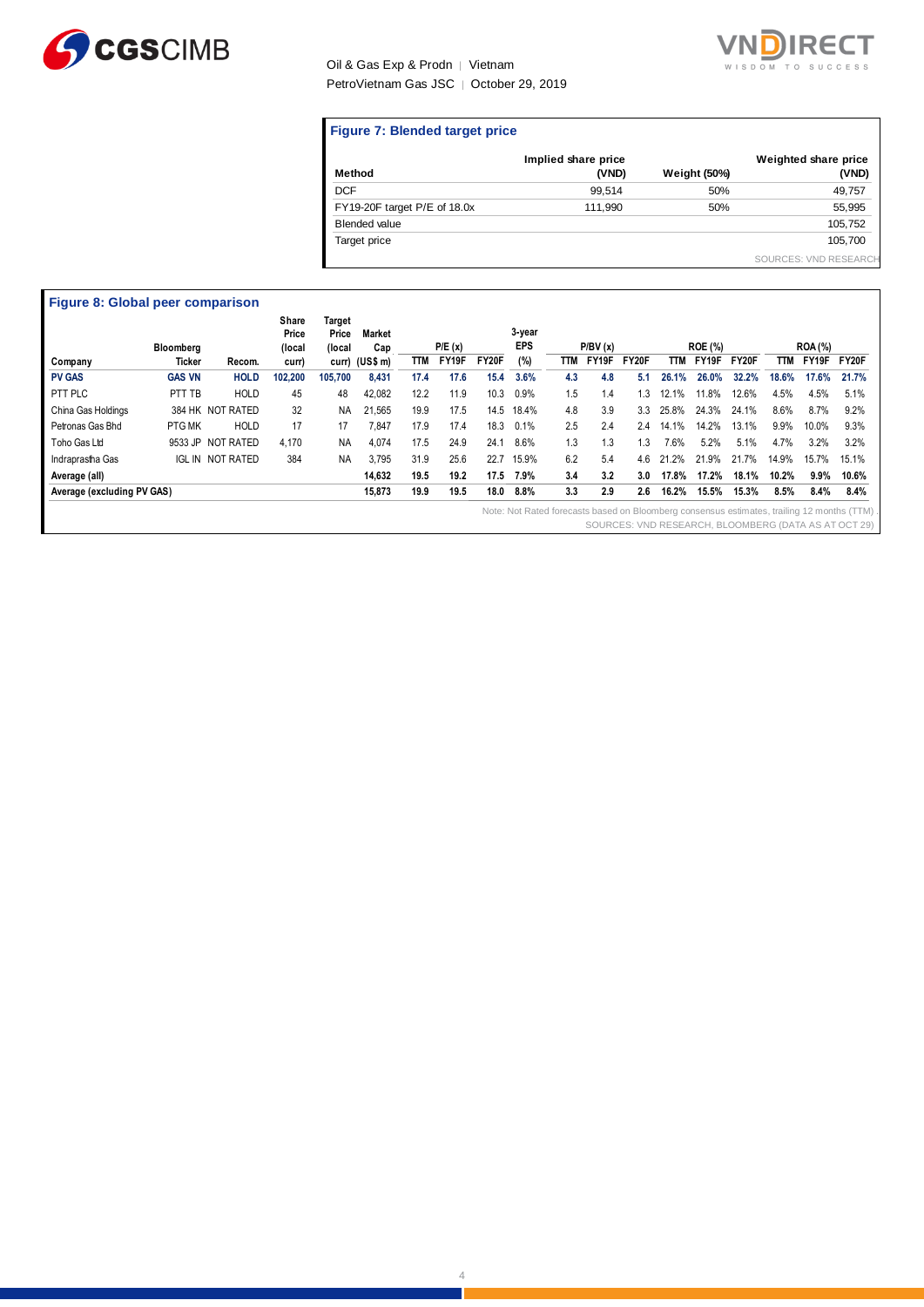

Oil & Gas Exp & Prodn │ Vietnam PetroVietnam Gas JSC │ October 29, 2019



#### **BY THE NUMBERS**



#### **Profit & Loss**

| (VNDb)                                    | Dec-17A | Dec-18A | Dec-19F  | Dec-20F  | Dec-21F  |
|-------------------------------------------|---------|---------|----------|----------|----------|
| <b>Total Net Revenues</b>                 | 64,522  | 75,612  | 76,696   | 85,562   | 91,060   |
| <b>Gross Profit</b>                       | 15,163  | 17,491  | 17,074   | 20,031   | 21,081   |
| <b>Operating EBITDA</b>                   | 14,341  | 16,553  | 16,720   | 19,805   | 21,186   |
| Depreciation And Amortisation             | (2,713) | (2,829) | (3, 469) | (4,038)  | (4,644)  |
| <b>Operating EBIT</b>                     | 11,627  | 13,725  | 13,251   | 15,766   | 16,542   |
| Financial Income/(Expense)                | 842     | 860     | 941      | 443      | (280)    |
| Pretax Income/(Loss) from Assoc.          | (1)     | (4)     | (4)      | (4)      | (4)      |
| Non-Operating Income/(Expense)            | 119     | (41)    | 141      | 157      | 167      |
| Profit Before Tax (pre-El)                | 12,588  | 14,540  | 14,330   | 16,363   | 16,425   |
| <b>Exceptional Items</b>                  |         |         |          |          |          |
| <b>Pre-tax Profit</b>                     | 12,588  | 14,540  | 14,330   | 16,363   | 16,425   |
| Taxation                                  | (2,650) | (2,831) | (2,984)  | (3, 407) | (3, 420) |
| Exceptional Income - post-tax             |         |         |          |          |          |
| <b>Profit After Tax</b>                   | 9,938   | 11,709  | 11,346   | 12,956   | 13,005   |
| Minority Interests                        | (253)   | (255)   | (227)    | (259)    | (260)    |
| <b>Preferred Dividends</b>                |         |         |          |          |          |
| FX Gain/(Loss) - post tax                 |         |         |          |          |          |
| Other Adjustments - post-tax              |         |         |          |          |          |
| <b>Net Profit</b>                         | 9,685   | 11,454  | 11,119   | 12,697   | 12,745   |
| <b>Recurring Net Profit</b>               | 9,685   | 11,454  | 11,119   | 12,697   | 12,745   |
| <b>Fully Diluted Recurring Net Profit</b> | 9,685   | 11,454  | 11,119   | 12,697   | 12,745   |

#### **Cash Flow**

|                                  | Dec-17A  | Dec-18A   | Dec-19F         | Dec-20F   | Dec-21F   |
|----------------------------------|----------|-----------|-----------------|-----------|-----------|
| (VNDb)                           |          |           |                 |           |           |
| <b>EBITDA</b>                    | 14,341   | 16,553    | 16,720          | 19,805    | 21,186    |
| Cash Flow from Invt. & Assoc.    | (1, 225) | (1,401)   | (1, 132)        | (1, 134)  | (1, 193)  |
| Change In Working Capital        | 3,158    | (170)     | 458             | (408)     | (368)     |
| (Incr)/Decr in Total Provisions  | 99       | 24        | $\Omega$        | $\Omega$  | 0         |
| Other Non-Cash (Income)/Expense  | (1,753)  | (2,013)   | (2, 390)        | (3, 442)  | (4,761)   |
| <b>Other Operating Cashflow</b>  | 2,467    | 2,989     | 9,970           | 8.721     | 13,516    |
| Net Interest (Paid)/Received     | (302)    | (447)     | (439)           | (669)     | (1,009)   |
| Tax Paid                         | (2,400)  | (3, 113)  | (2,984)         | (3, 407)  | (3, 420)  |
| <b>Cashflow From Operations</b>  | 14,386   | 12,422    | 20,203          | 19,466    | 23,951    |
| Capex                            | (2, 180) | (692)     | (3,835)         | (6, 845)  | (7, 285)  |
| Disposals Of FAs/subsidiaries    | 17       | 19        | 10 <sup>1</sup> | 12        | 15        |
| Acq. Of Subsidiaries/investments |          |           |                 |           |           |
| <b>Other Investing Cashflow</b>  | (6, 529) | (6, 641)  | (3,682)         | (3,758)   | (3,758)   |
| Cash Flow From Investing         | (8,691)  | (7, 315)  | (7,507)         | (10, 592) | (11, 029) |
| Debt Raised/(repaid)             | 1,555    | (4, 297)  | 339             | 1,940     | 2,328     |
| Proceeds From Issue Of Shares    |          |           |                 |           |           |
| Shares Repurchased               |          |           |                 |           |           |
| Dividends Paid                   | (7, 265) | (7,656)   | (11,006)        | (10, 624) | (10, 664) |
| <b>Preferred Dividends</b>       |          |           |                 |           |           |
| Other Financing Cashflow         | (20)     | 48        | 48              | 48        | 48        |
| Cash Flow From Financing         | (5, 729) | (11, 905) | (10, 619)       | (8,636)   | (8, 288)  |
| <b>Total Cash Generated</b>      | (35)     | (6, 798)  | 2,078           | 239       | 4,635     |
| <b>Free Cashflow To Equity</b>   | 7,250    | 810       | 13,036          | 10.814    | 15,251    |
| <b>Free Cashflow To Firm</b>     | 5,996    | 5,555     | 13,136          | 9,543     | 13,931    |

SOURCES: VND RESEARCH, COMPANY REPORTS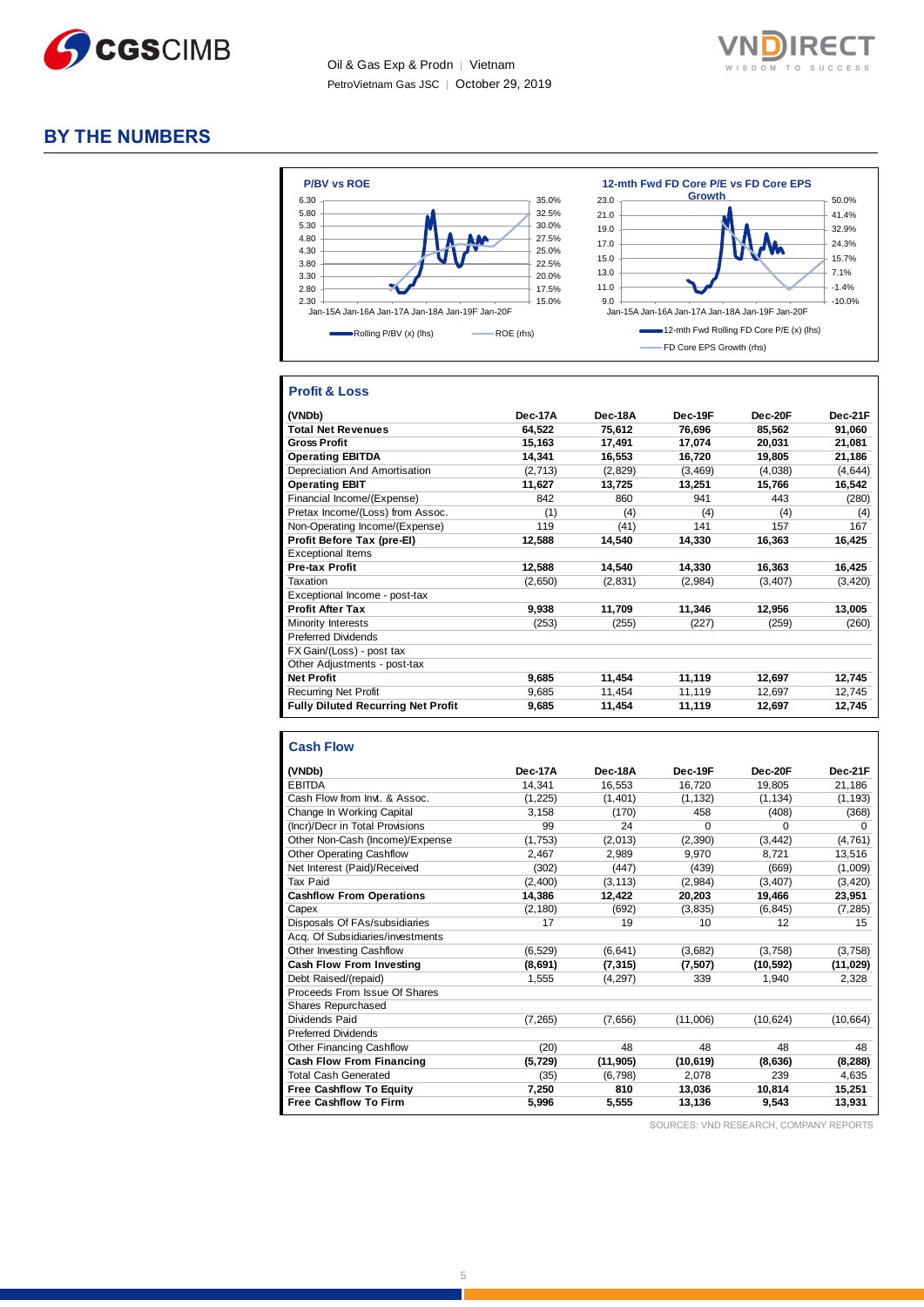

Oil & Gas Exp & Prodn │ Vietnam PetroVietnam Gas JSC | October 29, 2019



## **BY THE NUMBERS… cont'd**

| <b>Balance Sheet</b>                       |         |         |          |          |          |
|--------------------------------------------|---------|---------|----------|----------|----------|
| (VNDb)                                     | Dec-17A | Dec-18A | Dec-19F  | Dec-20F  | Dec-21F  |
| <b>Total Cash And Equivalents</b>          | 27.079  | 28.308  | 23.905   | 19.607   | 15.774   |
| <b>Total Debtors</b>                       | 9.175   | 10.214  | 9.833    | 10.970   | 11.675   |
| Inventories                                | 1.645   | 1.948   | 1.843    | 2.026    | 2.163    |
| <b>Total Other Current Assets</b>          | 357     | 462     | 462      | 462      | 462      |
| <b>Total Current Assets</b>                | 38.257  | 40.932  | 36.044   | 33.065   | 30,074   |
| <b>Fixed Assets</b>                        | 15,396  | 18,609  | 18.975   | 21,782   | 24,422   |
| <b>Total Investments</b>                   | 281     | 280     | 280      | 280      | 280      |
| Intangible Assets                          | 0       | 0       | $\Omega$ | $\Omega$ | $\Omega$ |
| <b>Total Other Non-Current Assets</b>      | 7.955   | 2,793   | 2,793    | 2.793    | 2.793    |
| <b>Total Non-current Assets</b>            | 23,632  | 21,682  | 22,048   | 24,855   | 27,496   |
| Short-term Debt                            | 1.738   | 1,490   | 1.593    | 2.185    | 2,461    |
| Current Portion of Long-Term Debt          |         |         |          |          |          |
| <b>Total Creditors</b>                     | 2.529   | 2.901   | 2.771    | 3.091    | 3,290    |
| <b>Other Current Liabilities</b>           | 6.645   | 7.455   | 7.455    | 7,455    | 7,455    |
| <b>Total Current Liabilities</b>           | 10.912  | 11.847  | 11.819   | 12.731   | 13,206   |
| <b>Total Long-term Debt</b>                | 7.312   | 3.396   | 3.631    | 4.979    | 7.031    |
| Hybrid Debt - Debt Component               |         |         |          |          |          |
| <b>Total Other Non-Current Liabilities</b> | 394     | 505     | 505      | 505      | 505      |
| <b>Total Non-current Liabilities</b>       | 7.706   | 3.901   | 4.136    | 5.484    | 7,536    |
| <b>Total Provisions</b>                    | 0       | O       | 0        | $\Omega$ | 0        |
| <b>Total Liabilities</b>                   | 18.618  | 15.747  | 15.956   | 18.216   | 20.742   |
| Shareholders' Equity                       | 41.490  | 45.073  | 40.569   | 38.396   | 35,780   |
| Minority Interests                         | 1.782   | 1.794   | 1.567    | 1,308    | 1,048    |
| <b>Total Equity</b>                        | 43.272  | 46,867  | 42,137   | 39,705   | 36,828   |

#### **Key Ratios**

|                                  | Dec-17A | Dec-18A | Dec-19F | Dec-20F | Dec-21F |
|----------------------------------|---------|---------|---------|---------|---------|
| Revenue Growth                   | 9.2%    | 17.2%   | 1.4%    | 11.6%   | 6.4%    |
| Operating EBITDA Growth          | 21.9%   | 15.4%   | 1.0%    | 18.4%   | 7.0%    |
| Operating EBITDA Margin          | 22.2%   | 21.9%   | 21.8%   | 23.1%   | 23.3%   |
| Net Cash Per Share (VND)         | 9.420   | 12,238  | 9.760   | 6,501   | 3,282   |
| BVPS (VND)                       | 21.678  | 23.550  | 21,197  | 20.061  | 18.694  |
| Gross Interest Cover             | 41.51   | 31.19   | 48.78   | 39.14   | 24.74   |
| <b>Effective Tax Rate</b>        | 21.1%   | 19.5%   | 20.8%   | 20.8%   | 20.8%   |
| Net Dividend Payout Ratio        | 75.0%   | 66.8%   | 99.0%   | 83.7%   | 83.7%   |
| <b>Accounts Receivables Days</b> | 59.55   | 46.80   | 47.70   | 44.49   | 45.38   |
| <b>Inventory Days</b>            | 10.86   | 11.28   | 11.61   | 10.80   | 10.93   |
| <b>Accounts Payables Days</b>    | 17.63   | 15.66   | 15.90   | 14.95   | 15.19   |
| ROIC (%)                         | 32.0%   | 43.3%   | 44.8%   | 53.3%   | 48.1%   |
| ROCE (%)                         | 25.6%   | 29.2%   | 29.5%   | 35.8%   | 37.1%   |
| Return On Average Assets         | 15.6%   | 17.7%   | 17.6%   | 21.7%   | 22.9%   |

| <b>Key Drivers</b>              |         |         |         |         |         |
|---------------------------------|---------|---------|---------|---------|---------|
|                                 | Dec-17A | Dec-18A | Dec-19F | Dec-20F | Dec-21F |
| Oil Price (US\$/bbl)            | 54.0    | 72.0    | 65.0    | 68.0    | 70.0    |
| Volume Growth (%)               | $-6.7%$ | 0.9%    | $-2.5%$ | 1.0%    | 3.1%    |
| Ratio Of Up To Downstream (x)   | N/A     | N/A     | N/A     | N/A     | N/A     |
| Operating Cash Cost (US\$/bbl)  | N/A     | N/A     | N/A     | N/A     | N/A     |
| Ratio Of High To Low Margin (x) | N/A     | N/A     | N/A     | N/A     | N/A     |

SOURCES: VND RESEARCH, COMPANY REPORTS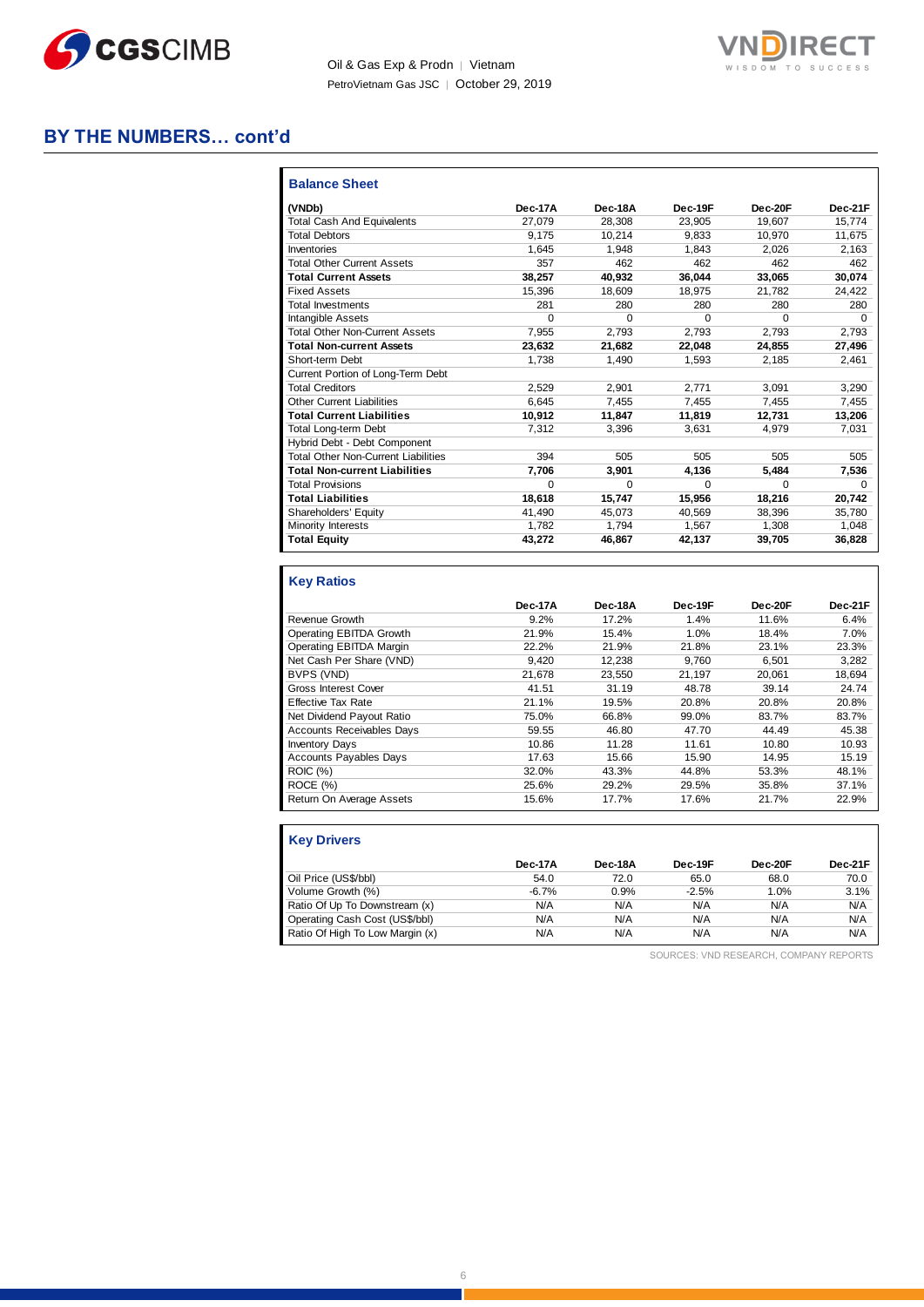



#### **DISCLAIMER**

The content of this report (including the views and opinions expressed therein, and the information comprised therein) has been prepared by and belongs to VNDIRECT Securities Corporation, and is distributed by CGS-CIMB pursuant to an arrangement between VNDIRECT Securities Corporation and CGS-CIMB. VNDIRECT Securities Corporation is not an affiliate of CGS-CIMB.

This report is not directed to, or intended for distribution to or use by, any person or entity who is a citizen or resident of or located in any locality, state, country or other jurisdiction where such distribution, publication, availability or use would be contrary to law or regulation.

By accepting this report, the recipient hereof represents and warrants that he is entitled to receive such report in accordance with the restrictions set forth below and agrees to be bound by the limitations contained herein (including the "Restrictions on Distributions" set out below). Any failure to comply with these limitations may constitute a violation of law. This publication is being supplied to you strictly on the basis that it will remain confidential. No part of this report may be (i) copied, photocopied, duplicated, stored or reproduced in any form by any means or (ii) redistributed or passed on, directly or indirectly, to any other person in whole or in part, for any purpose without the prior written consent of CGS-CIMB.

The information contained in this research report is prepared from data believed to be correct and reliable at the time of issue of this report.

VNDIRECT Securities Corporation may or may not issue regular reports on the subject matter of this report at any frequency and may cease to do so or change the periodicity of reports at any time. Neither VNDIRECT Securities Corporation nor CGS-CIMB is under any obligation to update this report in the event of a material change to the information contained in this report. Neither VNDIRECT Securities Corporation nor CGS-CIMB has any and will accept any, obligation to (i) check or ensure that the contents of this report remain current, reliable or relevant, (ii) ensure that the content of this report constitutes all the information a prospective investor may require, (iii) ensure the adequacy, accuracy, completeness, reliability or fairness of any views, opinions and information, and accordingly, VNDIRECT Securities Corporation, CGS-CIMB and their respective affiliates and related persons including China Galaxy International Financial Holdings Limited ("CGIFHL") and CIMB Group Sdn. Bhd. ("CIMBG") and their respective related corporations (and their respective directors, associates, connected persons and/or employees) shall not be liable in any manner whatsoever for any consequences (including but not limited to any direct, indirect or consequential losses, loss of profits and damages) of any reliance thereon or usage thereof. In particular, VNDIRECT Securities Corporation and CGS-CIMB disclaim all responsibility and liability for the views and opinions set out in this report.

Unless otherwise specified, this report is based upon reasonable sources. Such sources will, unless otherwise specified, for market data, be market data and prices available from the main stock exchange or market where the relevant security is listed, or, where appropriate, any other market. Information on the accounts and business of company(ies) will generally be based on published statements of the company(ies), information disseminated by regulatory information services, other publicly available information and information resulting from our research. Whilst every effort is made to ensure that statements of facts made in this report are accurate, all estimates, projections, forecasts, expressions of opinion and other subjective judgments contained in this report are based on assumptions considered to be reasonable as of the date of the document in which they are contained and must not be construed as a representation that the matters referred to therein will occur. Past performance is not a reliable indicator of future performance. The value of investments may go down as well as up and those investing may, depending on the investments in question, lose more than the initial investment. No report shall constitute an offer or an invitation by or on behalf of CGS-CIMB or VNDIRECT Securities Corporation, or their respective affiliates (including CGIFHL, CIMBG and their respective related corporations) to any person to buy or sell any investments.

CGS-CIMB and/or VNDIRECT Securities Corporation and/or their respective affiliates and related corporations (including CGIFHL, CIMBG and their respective related corporations), their respective directors, associates, connected parties and/or employees may own or have positions in securities of the company(ies) covered in this research report or any securities related thereto and may from time to time add to or dispose of, or may be materially interested in, any such securities. Further, CGS-CIMB and/or VNDIRECT Securities Corporation, and/or their respective affiliates and their respective related corporations (including CGIFHL, CIMBG and their respective related corporations) do and seek to do business with the company(ies) covered in this research report and may from time to time act as market maker or have assumed an underwriting commitment in securities of such company(ies), may sell them to or buy them from customers on a principal basis and may also perform or seek to perform significant investment banking, advisory, underwriting or placement services for or relating to such company(ies) as well as solicit such investment, advisory or other services from any entity mentioned in this report.

CGS-CIMBand/or VNDIRECT Securities Corporation and/or their respective affiliates (including CGIFHL, CIMBG and their respective related corporations) may enter into an agreement with the company(ies) covered in this report relating to the production of research reports. CGS-CIMB and/or VNDIRECT Securities Corporation may disclose the contents of this report to the company(ies) covered by it and may have amended the contents of this report following such disclosure.

The analyst responsible for the production of this report hereby certifies that the views expressed herein accurately and exclusively reflect his or her personal views and opinions about any and all of the issuers or securities analysed in this report and were prepared independently and autonomously. No part of the compensation of the analyst(s) was, is, or will be directly or indirectly related to the inclusion of specific recommendations(s) or view(s) in this report. The analyst(s) who prepared this research report is prohibited from receiving any compensation, incentive or bonus based on specific investment banking transactions or for providing a specific recommendation for, or view of, a particular company. Information barriers and other arrangements may be established where necessary to prevent conflicts of interests arising. However, the analyst(s) may receive compensation that is based on his/their coverage of company(ies) in the performance of his/their duties or the performance of his/their recommendations and the research personnel involved in the preparation of this report may also participate in the solicitation of the businesses as described above. In reviewing this research report, an investor should be aware that any or all of the foregoing, among other things, may give rise to real or potential conflicts of interest. Additional information is, subject to the duties of confidentiality, available on request.

The term "VNDIRECT Securities Corporation" shall, unless the context otherwise requires, mean VNDIRECT Securities Corporation and its affiliates, subsidiaries and related companies. The term "CGS-CIMB" shall denote, where appropriate, the relevant entity distributing or disseminating the report in the particular jurisdiction referenced below, or, in every other case except as otherwise stated herein, CGS-CIMB Securities International Pte. Ltd. and its affiliates, subsidiaries and related corporations.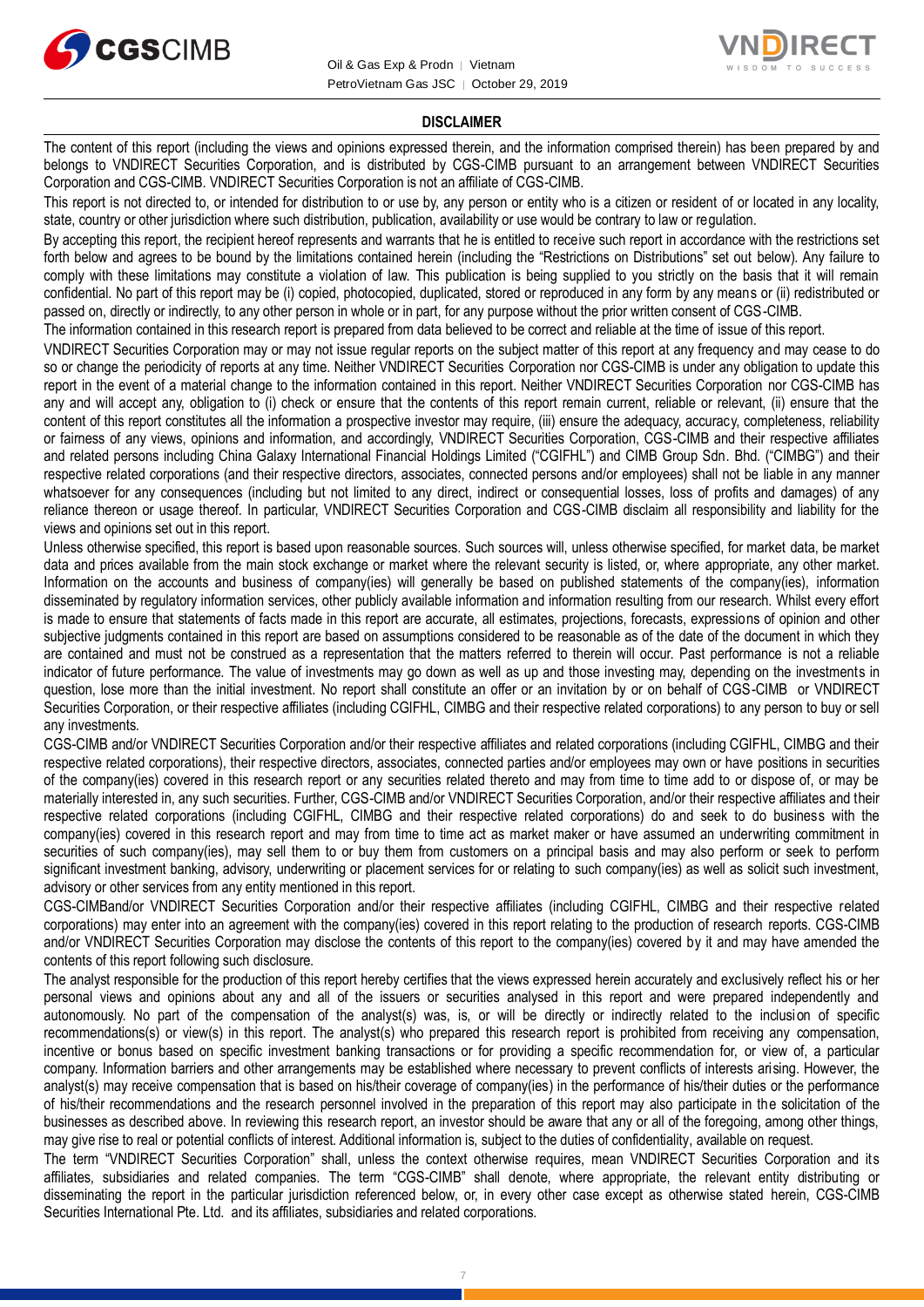



| <b>CGS-CIMB</b> |                                                                                   |                                                                 |
|-----------------|-----------------------------------------------------------------------------------|-----------------------------------------------------------------|
| Country         | <b>CGS-CIMB Entity</b>                                                            | <b>Regulated by</b>                                             |
| Hong Kong       | CGS-CIMB Securities (Hong Kong) Limited                                           | Securities and Futures Commission Hong Kong                     |
| India           | CGS-CIMB Securities (India) Private Limited                                       | Securities and Exchange Board of India (SEBI)                   |
| Indonesia       | PT CGS-CIMB Sekuritas Indonesia                                                   | Financial Services Authority of Indonesia                       |
| Malaysia        | CGS-CIMB Securities Sdn. Bhd. (formerly known<br>as Jupiter Securities Sdn. Bhd.) | Securities Commission Malaysia                                  |
| Singapore       | CGS-CIMB Research Pte. Ltd.                                                       | Monetary Authority of Singapore                                 |
| South Korea     | CGS-CIMB Securities (Hong Kong) Limited,<br>Korea Branch                          | Financial Services Commission and Financial Supervisory Service |
| Thailand        | CGS-CIMB Securities (Thailand) Co. Ltd.                                           | Securities and Exchange Commission Thailand                     |

(i) As of September 30, 2019 VNDIRECT Securities Corporation has a proprietary position in the securities (which may include but not limited to shares, warrants, call warrants and/or any other derivatives) in the following company or companies covered or recommended in this report:  $(a)$  -

(ii) As of October 29, 2019, the analyst(s) who prepared this report, and the associate(s), has / have an interest in the securities (which may include but not limited to shares, warrants, call warrants and/or any other derivatives) in the following company or companies covered or recommended in this report:

 $(a)$  -

This report does not purport to contain all the information that a prospective investor may require. CGS-CIMB, VNDIRECT Securities Corporation and their respective affiliates (including CGIFHL, CIMBG and their related corporations) do not make any guarantee, representation or warranty, express or implied, as to the adequacy, accuracy, completeness, reliability or fairness of any such information and opinion contained in this report. None of CGS-CIMB, VNDIRECT Securities Corporation and their respective affiliates and related persons (including CGIFHL, CIMBG and their related corporations) shall be liable in any manner whatsoever for any consequences (including but not limited to any direct, indirect or consequential losses, loss of profits and damages) of any reliance thereon or usage thereof.

This report is general in nature and has been prepared for information purposes only. It is intended for circulation amongst CGS-CIMB's and its affiliates' (including CGIFHL's, CIMBG's and their respective related corporations') clients generally and does not have regard to the specific investment objectives, financial situation and the particular needs of any specific person who may receive this report. The information and opinions in this report are not and should not be construed or considered as an offer, recommendation or solicitation to buy or sell the subject securities, related investments or other financial instruments or any derivative instrument, or any rights pertaining thereto.

Investors are advised to make their own independent evaluation of the information contained in this research report, consider their own individual investment objectives, financial situation and particular needs and consult their own professional and financial advisers as to the legal, business, financial, tax and other aspects before participating in any transaction in respect of the securities of company(ies) covered in this research report. The securities of such company(ies) may not be eligible for sale in all jurisdictions or to all categories of investors.

#### Restrictions on Distributions

**Australia:** Despite anything in this report to the contrary, this research is issued by VNDIRECT Securities Corporation and provided in Australia by CGS-CIMB Securities (Singapore) Pte. Ltd. and CGS-CIMB Securities (Hong Kong) Limited. This research is only available in Australia to persons who are "wholesale clients" (within the meaning of the Corporations Act 2001 (Cth) and is supplied solely for the use of such wholesale clients and shall not be distributed or passed on to any other person. You represent and warrant that if you are in Australia, you are a "wholesale client". This research is of a general nature only and has been prepared without taking into account the objectives, financial situation or needs of the individual recipient. CGS-CIMB Securities (Singapore) Pte. Ltd. and CGS-CIMB Securities (Hong Kong) Limited do not hold, and are not required to hold an Australian financial services license. CGS-CIMB Securities (Singapore) Pte. Ltd. and CGS-CIMB Securities (Hong Kong) Limited rely on "passporting" exemptions for entities appropriately licensed by the Monetary Authority of Singapore (under ASIC Class Order 03/1102) and the Securities and Futures Commission in Hong Kong (under ASIC Class Order 03/1103).

**Canada:** This research report has not been prepared in accordance with the disclosure requirements of Dealer Member Rule 3400 – Research Restrictions and Disclosure Requirements of the Investment Industry Regulatory Organization of Canada. For any research report distributed by CIBC, further disclosures related to CIBC conflicts of interest can be found at https://researchcentral.cibcwm.com.

**China:** For the purpose of this report, the People's Republic of China ("PRC") does not include the Hong Kong Special Administrative Region, the Macau Special Administrative Region or Taiwan. The distributor of this report has not been approved or licensed by the China Securities Regulatory Commission or any other relevant regulatory authority or governmental agency in the PRC. This report contains only marketing information. The distribution of this report is not an offer to buy or sell to any person within or outside PRC or a solicitation to any person within or outside of PRC to buy or sell any instruments described herein. This report is being issued outside the PRC to a limited number of institutional investors and may not be provided to any person other than the original recipient and may not be reproduced or used for any other purpose.

**France:** Only qualified investors within the meaning of French law shall have access to this report. This report shall not be considered as an offer to subscribe to, or used in connection with, any offer for subscription or sale or marketing or direct or indirect distribution of financial instruments and it is not intended as a solicitation for the purchase of any financial instrument.

**Germany:** This report is only directed at persons who are professional investors as defined in sec 31a(2) of the German Securities Trading Act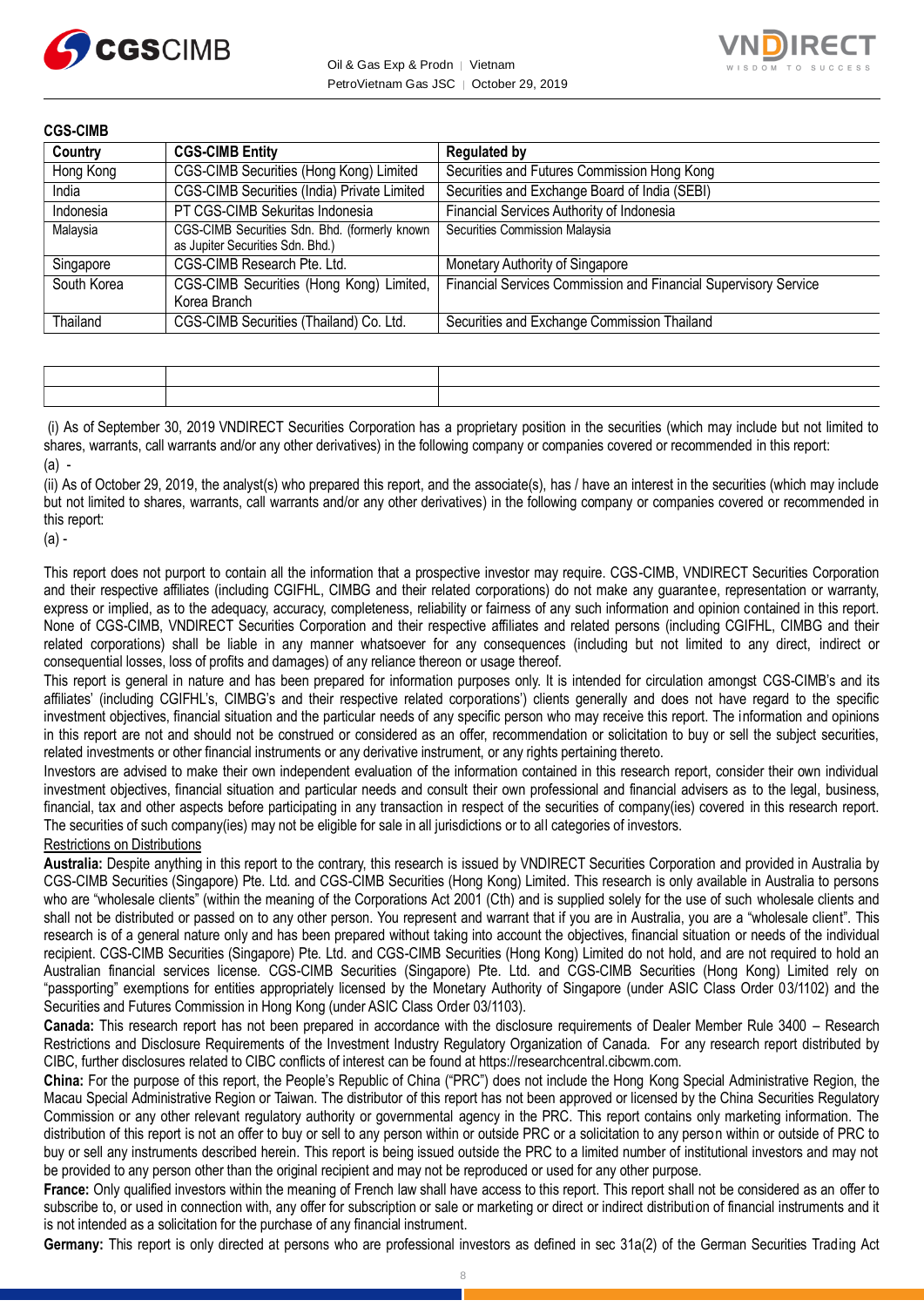



(WpHG). This publication constitutes research of a non-binding nature on the market situation and the investment instruments cited here at the time of the publication of the information.

The current prices/yields in this issue are based upon closing prices from Bloomberg as of the day preceding publication. Please note that neither the German Federal Financial Supervisory Agency (BaFin), nor any other supervisory authority exercises any control over the content of this report.

**Hong Kong:** This report is issued by VNDIRECT Securities Corporation and distributed in Hong Kong by CGS-CIMB Securities (Hong Kong) Limited ("CHK") which is licensed in Hong Kong by the Securities and Futures Commission for Type 1 (dealing in securities), Type 4 (advising on securities) and Type 6 (advising on corporate finance) activities. Any investors wishing to purchase or otherwise deal in the securities covered in this report should contact the Head of Sales at CGS-CIMB Securities (Hong Kong) Limited. The views and opinions in this research report are of VNDIRECT Securities Corporation as of the date hereof and are subject to change. If the Financial Services and Markets Act of the United Kingdom or the rules of the Financial Conduct Authority apply to a recipient, our obligations owed to such recipient therein are unaffected. CHK has no obligation to update the opinion or the information in this research report.

CHK does not make a market on other securities mentioned in the report.

#### **India:**

This report is issued by VNDIRECT Securities Corporation and distributed in India by CGS-CIMB Securities (India) Private Limited ("CGS-CIMB India"). CGS-CIMB India is a subsidiary of CGS-CIMB Securities International Pte. Ltd. which in turn is a 50:50 joint venture company of CGIFHL and CIMBG. The details of the members of the group of companies of CGS-CIMB can be found at www.cgs-cimb.com, CGIFHL at www.chinastock.com.hk/en/ACG/ContactUs/index.aspx and CIMBG at www.cimb.com/en/who-we-are.html. CGS-CIMB India is registered with the National Stock Exchange of India Limited and BSE Limited as a trading and clearing member (Merchant Banking Number: INM000012037) under the Securities and Exchange Board of India (Stock Brokers and Sub-Brokers) Regulations, 1992. In accordance with the provisions of Regulation 4(g) of the Securities and Exchange Board of India (Investment Advisers) Regulations, 2013, CGS-CIMB India is not required to seek registration with the Securities and Exchange Board of India ("SEBI") as an Investment Adviser. CGS-CIMB India is registered with SEBI (SEBI Registration Number: INZ000157134) as a Research Analyst (INH000000669) pursuant to the SEBI (Research Analysts) Regulations, 2014 ("Regulations").

This report does not take into account the particular investment objectives, financial situations, or needs of the recipients. It is not intended for and does not deal with prohibitions on investment due to law/jurisdiction issues etc. which may exist for certain persons/entities. Recipients should rely on their own investigations and take their own professional advice before investment.

The report is not a "prospectus" as defined under Indian Law, including the Companies Act, 2013, and is not, and shall not be, approved by, or filed or registered with, any Indian regulator, including any Registrar of Companies in India, SEBI, any Indian stock exchange, or the Reserve Bank of India. No offer, or invitation to offer, or solicitation of subscription with respect to any such securities listed or proposed to be listed in India is being made, or intended to be made, to the public, or to any member or section of the public in India, through or pursuant to this report.

The research analysts, strategists or economists principally responsible for the preparation of this research report are segregated from the other activities of CGS-CIMB India and they have received compensation based upon various factors, including quality, accuracy and value of research, firm profitability or revenues, client feedback and competitive factors. Research analysts', strategists' or economists' compensation is not linked to investment banking or capital markets transactions performed or proposed to be performed by CGS-CIMB India or its affiliates.

CGS-CIMB India does not have actual / beneficial ownership of 1% or more securities of the subject company in this research report, at the end of the month immediately preceding the date of publication of this research report. However, since affiliates of CGS-CIMB India are engaged in the financial services business, they might have in their normal course of business financial interests or actual / beneficial ownership of one per cent or more in various companies including the subject company in this research report.

CGS-CIMB India or its associates, may: (a) from time to time, have long or short position in, and buy or sell the securities of the subject company in this research report; or (b) be engaged in any other transaction involving such securities and earn brokerage or other compensation or act as a market maker in the financial instruments of the subject company in this research report or act as an advisor or lender/borrower to such company or may have any other potential conflict of interests with respect to any recommendation and other related information and opinions.

CGS-CIMB India, its associates and the analyst engaged in preparation of this research report have not received any compensation for investment banking, merchant banking or brokerage services from the subject company mentioned in the research report in the past 12 months.

CGS-CIMB India, its associates and the analyst engaged in preparation of this research report have not managed or co-managed public offering of securities for the subject company mentioned in the research report in the past 12 months. The analyst from CGS-CIMB India engaged in preparation of this research report or his/her relative (a) do not have any financial interests in the subject company mentioned in this research report; (b) do not own 1% or more of the equity securities of the subject company mentioned in the research report as of the last day of the month preceding the publication of the research report; (c) do not have any material conflict of interest at the time of publication of the research report.

**Indonesia:** This report is issued by VNDIRECT Securities Corporation and distributed by PT CGS-CIMB Sekuritas Indonesia ("CGS-CIMB Indonesia"). The views and opinions in this research report are not our own but of VNDIRECT Securities Corporation as of the date hereof and are subject to change. CGS-CIMB Indonesia has no obligation to update the opinion or the information in this research report. This report is for private circulation only to clients of CGS-CIMB Indonesia. Neither this report nor any copy hereof may be distributed in Indonesia or to any Indonesian citizens wherever they are domiciled or to Indonesian residents except in compliance with applicable Indonesian capital market laws and regulations.

This research report is not an offer of securities in Indonesia. The securities referred to in this research report have not been registered with the Financial Services Authority (Otoritas Jasa Keuangan) pursuant to relevant capital market laws and regulations, and may not be offered or sold within the territory of the Republic of Indonesia or to Indonesian citizens through a public offering or in circumstances which constitute an offer within the meaning of the Indonesian capital market law and regulations.

**Ireland:** CGS-CIMB is not an investment firm authorised in the Republic of Ireland and no part of this document should be construed as CGS-CIMB acting as, or otherwise claiming or representing to be, an investment firm authorised in the Republic of Ireland.

**Malaysia:** This report is issued by VNDIRECT Securities Corporation and distributed in Malaysia by CGS-CIMB Securities Sdn. Bhd. (formerly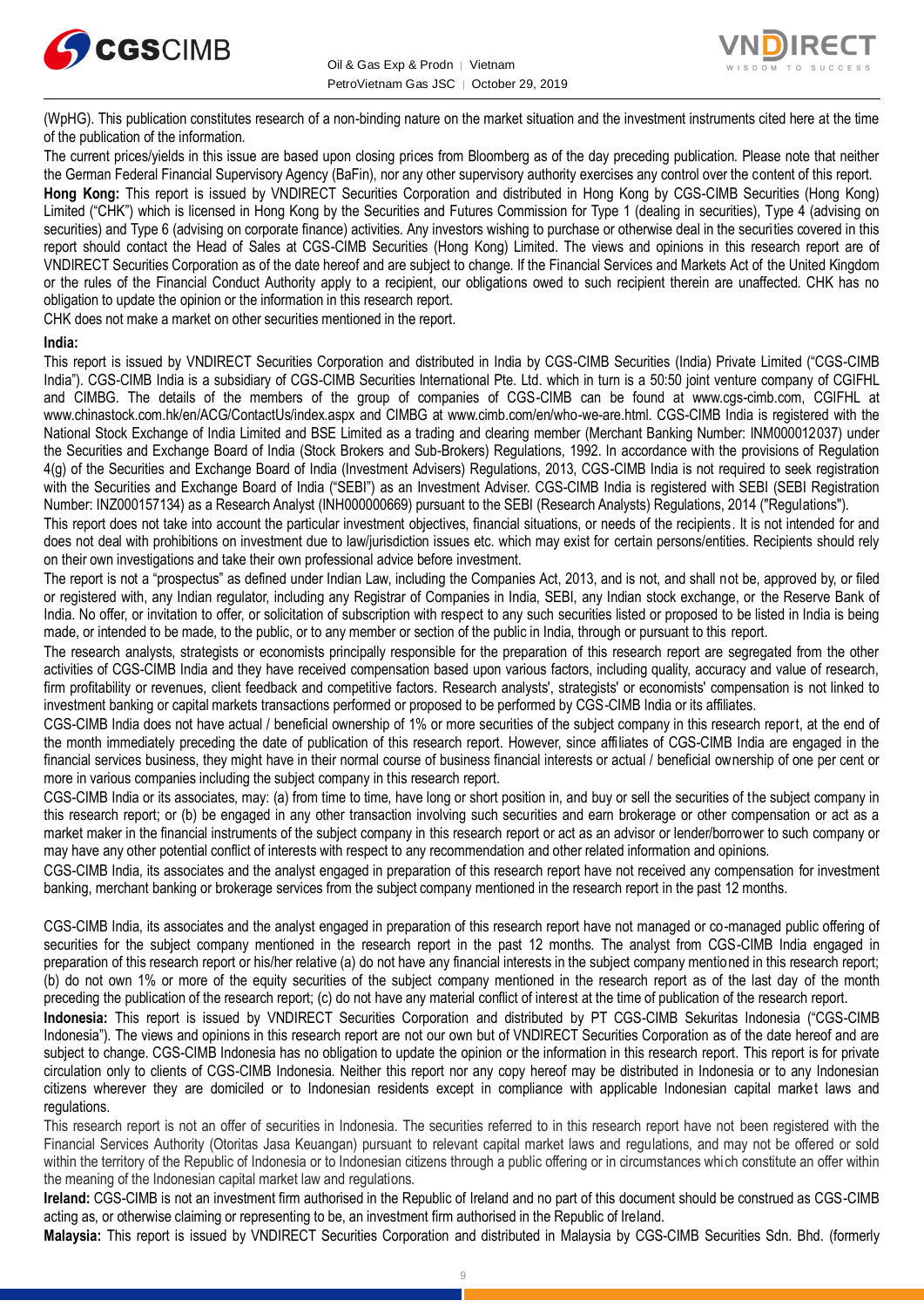



known as Jupiter Securities Sdn. Bhd.) ("CGS-CIMB Malaysia") solely for the benefit of and for the exclusive use of our clients. Recipients of this report are to contact CGS-CIMB Malaysia, at 29th Floor Menara CIMB No. 1 Jalan Stesen Sentral 2, Kuala Lumpur Sentral 50470 Kuala Lumpur, Malaysia, in respect of any matters arising from or in connection with this report. CGS-CIMB Malaysia has no obligation to update, revise or reaffirm the opinion or the information in this research report after the date of this report.

**New Zealand:** In New Zealand, this report is for distribution only to persons who are wholesale clients pursuant to section 5C of the Financial Advisers Act 2008.

**Singapore:** This report is issued by VNDIRECT Securities Corporation and distributed by CGS-CIMB Research Pte Ltd ("CGS-CIMBR"). CGS-CIMBR is a financial adviser licensed under the Financial Advisers Act, Cap 110 ("FAA") for advising on investment products, by issuing or promulgating research analyses or research reports, whether in electronic, print or other form. Accordingly CGS-CIMBR is a subject to the applicable rules under the FAA unless it is able to avail itself to any prescribed exemptions.

Recipients of this report are to contact CGS-CIMB Research Pte Ltd, 50 Raffles Place, #16-02 Singapore Land Tower, Singapore in respect of any matters arising from, or in connection with this report. CGS-CIMBR has no obligation to update the opinion or the information in this research report. This publication is strictly confidential and is for private circulation only. If you have not been sent this report by CGS-CIMBR directly, you may not rely, use or disclose to anyone else this report or its contents.

If the recipient of this research report is not an accredited investor, expert investor or institutional investor, CGS-CIMBR accepts legal responsibility for the contents of the report without any disclaimer limiting or otherwise curtailing such legal responsibility. If the recipient is an accredited investor, expert investor or institutional investor, the recipient is deemed to acknowledge that CGS-CIMBR is exempt from certain requirements under the FAA and its attendant regulations, and as such, is exempt from complying with the following :

(a) Section 25 of the FAA (obligation to disclose product information);

(b) Section 27 (duty not to make recommendation with respect to any investment product without having a reasonable basis where you may be reasonably expected to rely on the recommendation) of the FAA;

(c) MAS Notice on Information to Clients and Product Information Disclosure [Notice No. FAA-N03];

(d) MAS Notice on Recommendation on Investment Products [Notice No. FAA-N16];

(e) Section 36 (obligation on disclosure of interest in securities), and

(f) any other laws, regulations, notices, directive, guidelines, circulars and practice notes which are relates to the above, to the extent permitted by applicable laws, as may be amended from time to time, and any other laws, regulations, notices, directive, guidelines, circulars, and practice notes as we may notify you from time to time. In addition, the recipient who is an accredited investor, expert investor or institutional investor acknowledges that a CGS-CIMBR is exempt from Section 27 of the FAA, the recipient will also not be able to file a civil claim against CGS-CIMBR for any loss or damage arising from the recipient's reliance on any recommendation made by CGS-CIMBR which would otherwise be a right that is available to the recipient under Section 27 of the FAA, the recipient will also not be able to file a civil claim against CGS-CIMBR for any loss or damage arising from the recipient's reliance on any recommendation made by CGS-CIMBR which would otherwise be a right that is available to the recipient under Section 27 of the FAA.

CGS-CIMBR, its affiliates and related corporations, their directors, associates, connected parties and/or employees may own or have positions in securities of the company(ies) covered in this research report or any securities related thereto and may from time to time add to or dispose of, or may be materially interested in, any such securities. Further, CGS-CIMBR, its affiliates and its related corporations do and seek to do business with the company(ies) covered in this research report and may from time to time act as market maker or have assumed an underwriting commitment in securities of such company(ies), may sell them to or buy them from customers on a principal basis and may also perform or seek to perform significant investment banking, advisory, underwriting or placement services for or relating to such company(ies) as well as solicit such investment, advisory or other services from any entity mentioned in this report.

As of October 29, 2019,, CGS-CIMBR does not have a proprietary position in the recommended securities in this report.

CGS-CIMBR does not make a market on the securities mentioned in the report.

**South Korea:** This report is issued by VNDIRECT Securities Corporation and distributed in South Korea by CGS-CIMB Securities (Hong Kong) Limited, Korea Branch ("CGS-CIMB Korea") which is licensed as a cash equity broker, and regulated by the Financial Services Commission and Financial Supervisory Service of Korea. In South Korea, this report is for distribution only to professional investors under Article 9(5) of the Financial Investment Services and Capital Market Act of Korea ("FSCMA").

**Spain:** This document is a research report and it is addressed to institutional investors only. The research report is of a general nature and not personalised and does not constitute investment advice so, as the case may be, the recipient must seek proper advice before adopting any investment decision. This document does not constitute a public offering of securities.

CGS-CIMB is not registered with the Spanish Comision Nacional del Mercado de Valores to provide investment services.

**Sweden:** This report contains only marketing information and has not been approved by the Swedish Financial Supervisory Authority. The distribution of this report is not an offer to sell to any person in Sweden or a solicitation to any person in Sweden to buy any instruments described herein and may not be forwarded to the public in Sweden.

**Switzerland:** This report has not been prepared in accordance with the recognized self-regulatory minimal standards for research reports of banks issued by the Swiss Bankers' Association (Directives on the Independence of Financial Research).

**Thailand:** This report is issued by VNDIRECT Securities Corporation and distributed by CGS-CIMB Securities (Thailand) Co. Ltd. ("CGS-CIMB Thailand") based upon sources believed to be reliable (but their accuracy, completeness or correctness is not guaranteed). The statements or expressions of opinion herein were arrived at after due and careful consideration for use as information for investment. Such opinions are subject to change without notice and CGS-CIMB Thailand has no obligation to update the opinion or the information in this research report.

CGS-CIMB Thailand may act or acts as Market Maker, and issuer and offerer of Derivative Warrants and Structured Note which may have the following securities as its underlying securities. Investors should carefully read and study the details of the derivative warrants in the prospectus before making investment decisions.

AAV, ADVANC, AEONTS, AMATA, ANAN, AOT, AP, BANPU, BBL, BCH, BCP, BCPG, BDMS, BEAUTY, BEC, BEM, BGRIM, BH, BJC, BLAND, BPP,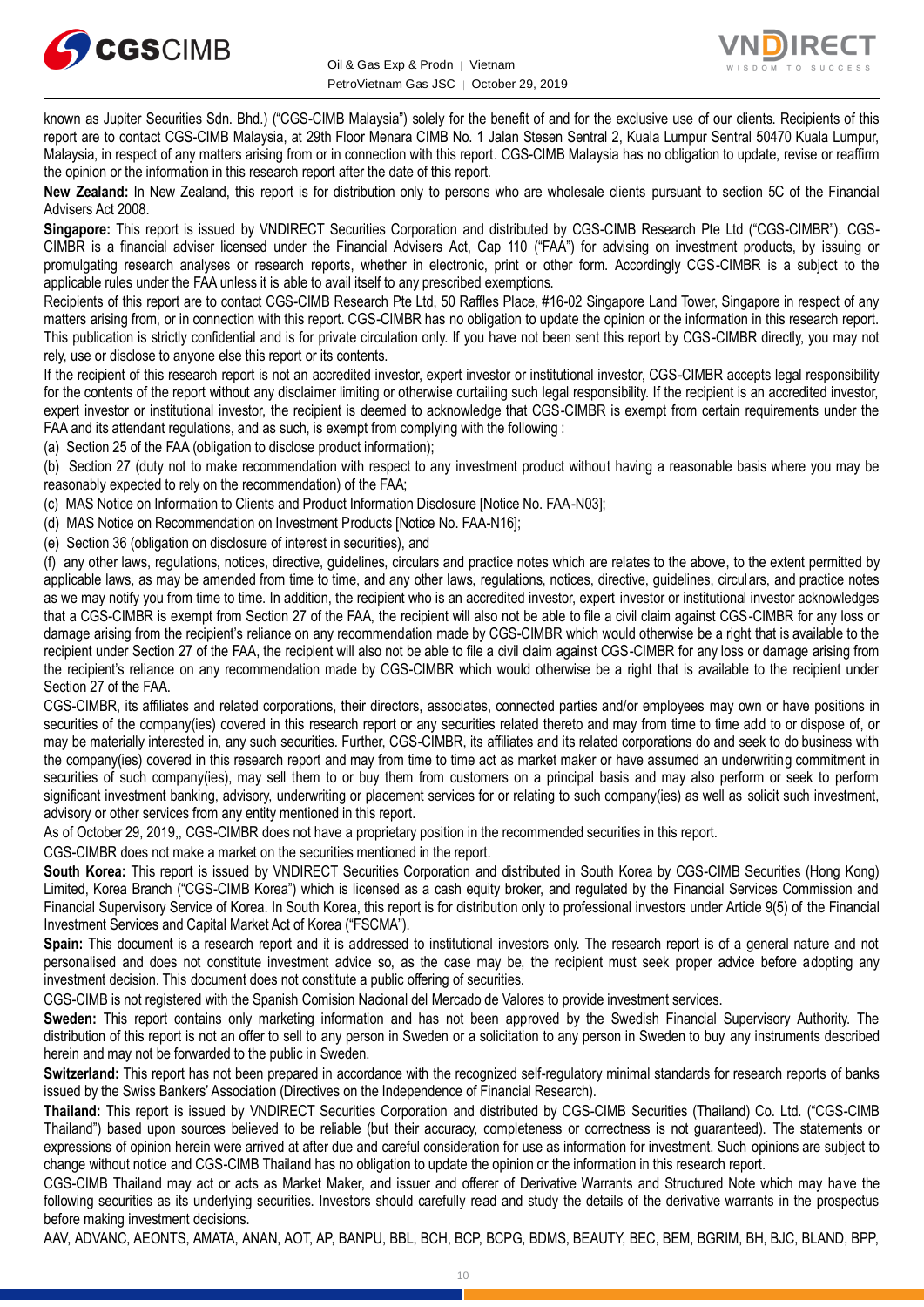



BTS, CBG, CENTEL, CHG, CK, CKP, COM7, CPALL, CPF, CPN, DELTA, DTAC, EA, EGCO, EPG, ERW, ESSO, GFPT, GLOBAL, GPSC, GULF, GUNKUL, HANA, HMPRO, INTUCH, IRPC, IVL, JAS, JMT, KBANK, KCE, KKP, KTB, KTC, LH, MAJOR, MBK, MEGA, MINT, MTC, ORI, OSP, PLANB, PRM, PSH, PSL, PTG, PTT, PTTEP, PTTGC, QH, RATCH, ROBINS, RS, SAWAD, SCB, SCC, SGP, SIRI, SPALI, SPRC, STA, STEC, SUPER, TASCO, TCAP, THAI, THANI, TISCO, TKN, TMB, TOA, TOP, TPIPP, TRUE, TTW, TU, TVO, WHA.

#### **Corporate Governance Report:**

The disclosure of the survey result of the Thai Institute of Directors Association ("IOD") regarding corporate governance is made pursuant to the policy of the Office of the Securities and Exchange Commission. The survey of the IOD is based on the information of a company listed on the Stock Exchange of Thailand and the Market for Alternative Investment disclosed to the public and able to be accessed by a general public investor. The result, therefore, is from the perspective of a third party. It is not an evaluation of operation and is not based on inside information.

The survey result is as of the date appearing in the Corporate Governance Report of Thai Listed Companies. As a result, the survey result may be changed after that date. CGS-CIMB Thailand does not confirm nor certify the accuracy of such survey result.

| .COLC<br><b>Range:</b>                | 1 ∩ ∩<br>o٥<br>ו טע<br>ັບ | 80<br>o٥<br>vu<br>v | $\overline{\phantom{a}}$<br>$\overline{\phantom{a}}$<br>., | $\overline{\phantom{a}}$<br><b>Below</b><br>U or | NC.<br>Result<br>1M/M<br>vev<br>ou |
|---------------------------------------|---------------------------|---------------------|------------------------------------------------------------|--------------------------------------------------|------------------------------------|
| <b>Descript</b><br>- - -<br>∼ription. | Excellent                 | Ven<br>000ن         | Good                                                       | N/A                                              |                                    |

**United Arab Emirates:** The distributor of this report has not been approved or licensed by the UAE Central Bank or any other relevant licensing authorities or governmental agencies in the United Arab Emirates. This report is strictly private and confidential and has not been reviewed by, deposited or registered with UAE Central Bank or any other licensing authority or governmental agencies in the United Arab Emirates. This report is being issued outside the United Arab Emirates to a limited number of institutional investors and must not be provided to any person other than the original recipient and may not be reproduced or used for any other purpose. Further, the information contained in this report is not intended to lead to the sale of investments under any subscription agreement or the conclusion of any other contract of whatsoever nature within the territory of the United Arab Emirates.

**United Kingdom and European Economic Area (EEA):** In the United Kingdom and European Economic Area, this material is issued by VNDIRECT Securities Corporation and is being distributed by CGS-CIMB Securities (UK) Limited ("CGS-CIMB UK"). CGS-CIMB UK is authorized and regulated by the Financial Conduct Authority and its registered office is at 27 Knightsbridge, London, SW1X7YB. The material distributed by CGS-CIMB UK has been prepared in accordance with CGS-CIMB's policies for managing conflicts of interest arising as a result of publication and distribution of this material. This material is for distribution only to, and is solely directed at, selected persons on the basis that those persons: (a) are eligible counterparties and professional clients of CGS-CIMB UK; (b) have professional experience in matters relating to investments falling within Article 19(5) of the Financial Services and Markets Act 2000 (Financial Promotion) Order 2005 (as amended, the "Order"), (c) fall within Article 49(2)(a) to (d) ("high net worth companies, unincorporated associations etc") of the Order; (d) are outside the United Kingdom subject to relevant regulation in each jurisdiction, material(all such persons together being referred to as "relevant persons"). This material is directed only at relevant persons and must not be acted on or relied on by persons who are not relevant persons. Any investment or investment activity to which this material relates is available only to relevant persons and will be engaged in only with relevant persons.

Where this material is labelled as non-independent, it does not provide an impartial or objective assessment of the subject matter and does not constitute independent "research" (cannot remove research from here under the applicable rules of the Financial Conduct Authority in the UK. Consequently, any such non-independent material will not have been prepared in accordance with legal requirements designed to promote the independence of research (cannot remove research from here) and will not subject to any prohibition on dealing ahead of the dissemination of research. Any such non-independent material must be considered as a marketing communication.

**United States:** This research report is issued by VNDIRECT Securities Corporation and distributed in the United States of America by CGS-CIMB Securities (USA) Inc, a U.S. registered broker-dealer and a related company of CGS-CIMB Securities Sdn. Bhd. (formerly known as Jupiter Securities Sdn. Bhd.), CGS-CIMB Research Pte Ltd, PT CGS-CIMB Sekuritas Indonesia, CGS-CIMB Securities (Thailand) Co. Ltd, CGS-CIMB Securities (Hong Kong) Limited and CGS-CIMB Securities (India) Private Limited, and is distributed solely to persons who qualify as "U.S. Institutional Investors" as defined in Rule 15a-6 under the Securities and Exchange Act of 1934. This communication is only for Institutional Investors whose ordinary business activities involve investing in shares, bonds, and associated securities and/or derivative securities and who have professional experience in such investments. Any person who is not a U.S. Institutional Investor or Major Institutional Investor must not rely on this communication. The delivery of this research report to any person in the United States of America is not a recommendation to effect any transactions in the securities discussed herein, or an endorsement of any opinion expressed herein. CGS-CIMB Securities (USA) Inc, is a FINRA/SIPC member and takes responsibility for the content of this report. For further information or to place an order in any of the abovementioned securities please contact a registered representative of CGS-CIMB Securities (USA) Inc.

CGS-CIMB Securities (USA) Inc. does not make a market on other securities mentioned in the report.

CGS-CIMB Securities (USA) Inc. has not managed or co-managed a public offering of any of the securities mentioned in the past 12 months.

CGS-CIMB Securities (USA) Inc. has not received compensation for investment banking services from any of the company mentioned in the past 12 months.

CGS-CIMB Securities (USA) Inc. neither expects to receive nor intends to seek compensation for investment banking services from any of the company mentioned within the next 3 months.

**Other jurisdictions:** In any other jurisdictions, except if otherwise restricted by laws or regulations, this report is only for distribution to professional, institutional or sophisticated investors as defined in the laws and regulations of such jurisdictions.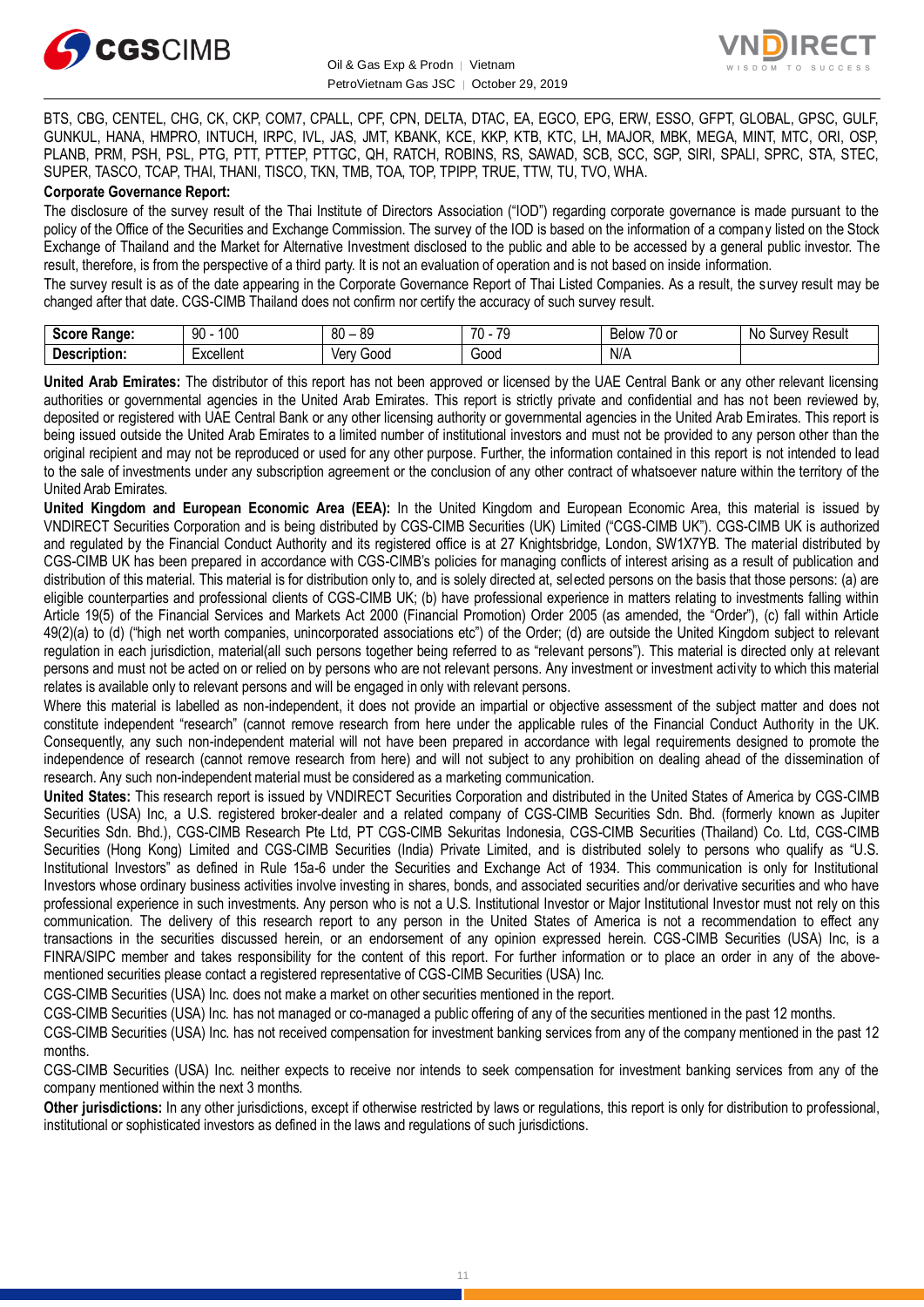

#### **RECT** SUCCESS T O

Oil & Gas Exp & Prodn | Vietnam PetroVietnam Gas JSC │ October 29, 2019

|                                                                                                     | Oil & Gas Exp & Prodn   Vietnam         | $T \Omega$<br>WISDOM           |
|-----------------------------------------------------------------------------------------------------|-----------------------------------------|--------------------------------|
|                                                                                                     | PetroVietnam Gas JSC   October 29, 2019 |                                |
|                                                                                                     |                                         |                                |
| Distribution of stock ratings and investment banking clients for quarter ended on 30 September 2019 |                                         |                                |
| 777 companies under coverage for quarter ended on 30 September 2019                                 |                                         |                                |
|                                                                                                     | Rating Distribution (%)                 | Investment Banking clients (%) |
| Add                                                                                                 | 58.8%                                   | 0.9%                           |
| Hold                                                                                                | 26.3%                                   | $0.0\%$                        |
| Reduce                                                                                              | 14.9%                                   | 0.1%                           |

**Spitzer Chart for stock being researched ( 2 year data )** 

#### **PetroVietnam Gas JSC (GAS VN)**

**Price Close** 

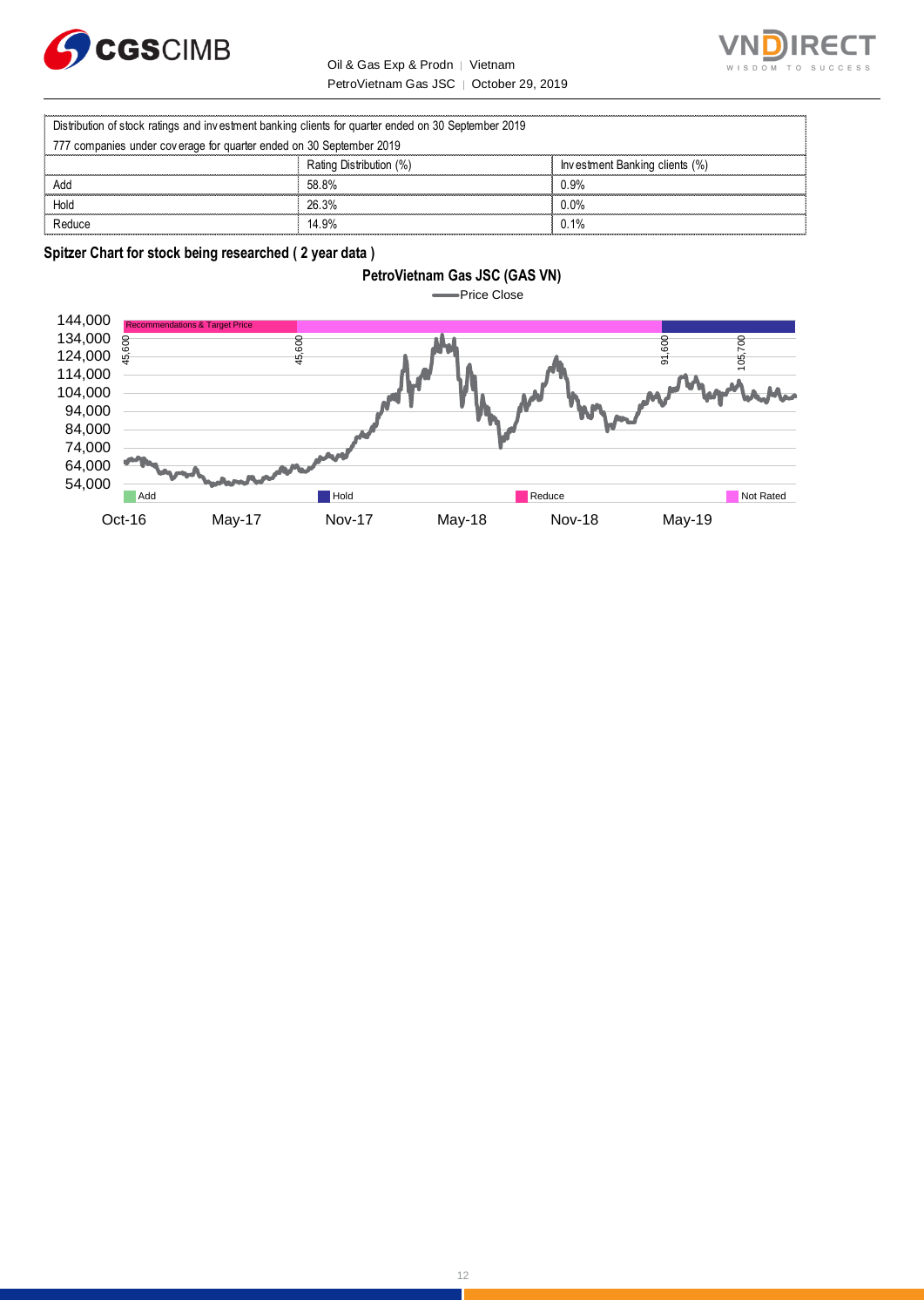



#### **Corporate Governance Report of Thai Listed Companies (CGR). CG Rating by the Thai Institute of Directors Association (Thai IOD) in 2018, Anti-Corruption 2018**

**ADVANC** – Excellent, Certified, **AEONTS** – Good, n/a, **AH** – Very Good, n/a, **AMATA** – Excellent, Declared, **ANAN** – Excellent, Declared, **AOT** – Excellent, Declared, **AP** – Excellent, Certified, **ASP** – Very Good, Certified, **BANPU** – Excellent, Certified, **BAY** – Excellent, Certified, **BBL** – Very Good, Certified, **BCH** – Good, Certified, **BCP** - Excellent, Certified, **BCPG** – Excellent, Certified, **BEM** – Very Good, n/a, **BDMS** – Very Good, n/a, **BEAUTY** – Good, n/a, **BEC** – Very Good, n/a, , **BGRIM** – Very Good, Declared, **BH** - Good, n/a, **BJC** – Very Good, Declared, **BJCHI** – Very Good, Certified, **BLA** – Very Good, Certified, **BPP** – Very Good, Declared, **BR** - Good, Declared, **BTS** - Excellent, Certified, **CBG** – Very Good, n/a, **CCET** – Good, n/a, **CENTEL** – Very Good, Certified, **CHG** – Very Good, Declared, **CK** – Excellent, n/a, **COL** – Excellent, Declared, **CPALL** – Very Good, Certified, **CPF** – Excellent, Certified, **CPN** - Excellent, Certified, **DELTA** - Excellent, n/a, **DEMCO** – Excellent, Certified, **DDD** – Very Good, Declared, **DIF** – not available, n/a, **DREIT** – not available, n/a, **DTAC** – Excellent, Certified, **EA** – Excellent, n/a, **ECL** – Very Good, Certified, **EGCO** - Excellent, Certified, **EPG** – Very Good, n/a, **ERW** – Very Good, n/a, **GFPT** - Excellent, Certified, **GGC** – Excellent, Certified, **GLOBAL** – Very Good, n/a, **GLOW** – Very Good, Certified, **GPSC** – Excellent, Certified, **GULF** – Very Good, n/a, **GUNKUL** – Excellent, Certified, **HANA** - Excellent, Certified, **HMPRO** - Excellent, Certified, **HREIT** - Excellent, Certified **ICHI** – Excellent, Declared, **HUMAN** – not available, n/a, **III** – Good, n/a, **INTUCH** - Excellent, Certified, **IRPC** – Excellent, Certified, **ITD**\* – Very Good, n/a, **IVL** - Excellent, Certified, **JASIF** – not available, n/a, **JWD** – Very Good, n/a, **KBANK** - Excellent, Certified, **KCE** - Excellent, Certified, **KKP** – Excellent, Certified, **KSL** – Excellent, Certified, **KTB** - Excellent, Certified, **KTC** – Excellent, Certified, **LH** - Very Good, n/a, **LPN** – Excellent, Certified, **M** – Very Good, Certified, **MACO** – Very Good, n/a, **MAJOR** – Very Good, n/a, **MAKRO** – Excellent, Declared, **MALEE** – Very Good, Certified, **MC** – Very Good, Certified, **MCOT** – Excellent, Certified, **MEGA** – Very Good, n/a, **MINT** - Excellent, Certified, **MTC** – Excellent, Declared, **NETBAY** – Good, n/a, **OSP** – not available, n/a,**PLANB** – Excellent, Declared, **PLAT** – Very Good, Certified, **PR9** – not available, n/a, **PSH** – Excellent, Certified, **PSTC** – Good, Certified, **PTT** - Excellent, Certified, **PTTEP** - Excellent, Certified, **PTTGC** - Excellent, Certified, **QH** – Excellent, Certified, **RATCH** – Excellent, Certified, **ROBINS** – Excellent, Certified, **RS** – Very Good, n/a, **RSP** – not available, n/a, **S** – Very Good, n/a, **SAMART** - Excellent, n/a, **SAPPE** – Very Good, Declared, **SAT** – Excellent, Certified, **SAWAD** – Very Good, n/a, **SC** – Excellent, Declared, **SCB** - Excellent, Certified, **SCC** – Excellent, Certified, **SCN** – Very Good, Certified, **SF** – Good, n/a, **SIRI** – Very Good, Certified, **SPA** - Good, n/a, **SPALI** - Excellent, n/a, **SPRC** – Excellent, Certified, **STA** – Very Good, Certified, **STEC** – Excellent, n/a, **SVI** – Excellent, Certified, **SYNEX** – Very Good, Declared, **TASCO** – Excellent, Certified, **TCAP** – Excellent, Certified, **THANI** – Excellent, Certified, **TIPCO** – Very Good, Certified, **TISCO** - Excellent, Certified, **TKN** – Very Good, Declared, **TMB** - Excellent, Certified, **TNR** – Very Good, Declared, **TOP** - Excellent, Certified, **TPCH** – Good, n/a, **TPIPP** – Good, n/a, **TRUE** – Excellent, Certified, **TU** – Excellent, Certified, **TVO** – Very Good, Declared, **UNIQ** – Good, n/a, **VGI** – Excellent, Certified, **WHA** – Excellent, Certified, **WHART** – not available, n/a, **WICE** – Very Good, Certified, **WORK** – Good, n/a. **Companies participating in Thailand's Private Sector Collective Action Coalition Against Corruption programme (Thai CAC) under Thai Institute of Directors (as of** 

**August 31, 2018) are categorized into:**

- Companies that have declared their intention to join CAC, and

- Companies certified by CAC

\* The company, its director or management had been reportedly accused for breaching proper corporate governance such as violation of the SEC's regulations or charged with corruption.

#### **RECOMMENDATION EDAMEWORK**

| INLOUIIIIILINDATION TIVAIIILINOINN |                                                                                                                                                                                                                                                                   |
|------------------------------------|-------------------------------------------------------------------------------------------------------------------------------------------------------------------------------------------------------------------------------------------------------------------|
| <b>Stock Ratings</b>               | Definition:                                                                                                                                                                                                                                                       |
| Add                                | The stock's total return is expected to reach 15% or higher over the next 12 months.                                                                                                                                                                              |
| Hold                               | The stock's total return is expected to be between negative 10% and positive 15% over the next 12 months.                                                                                                                                                         |
| Reduce                             | The stock's total return is expected to fall below negative 10% over the next 12 months.                                                                                                                                                                          |
|                                    | The total expected return of a stock is defined as the sum of the:(i) percentage difference between the target price and the current price and (ii)<br>the forward net dividend yields of the stock. Stock price targets have an investment horizon of 12 months. |
| <b>Sector Ratings</b>              | Definition:                                                                                                                                                                                                                                                       |
| Overweight                         | An Overweight rating means stocks in the sector have, on a market cap-weighted basis, a positive absolute<br>recommendation.                                                                                                                                      |
| Neutral                            | A Neutral rating means stocks in the sector have, on a market cap-weighted basis, a neutral absolute recommendation.                                                                                                                                              |
| Underweight                        | An Underweight rating means stocks in the sector have, on a market cap-weighted basis, a negative absolute<br>recommendation.                                                                                                                                     |
| <b>Country Ratings</b>             | Definition:                                                                                                                                                                                                                                                       |
| Overweight                         | An Overweight rating means investors should be positioned with an above-market weight in this country relative to<br>benchmark.                                                                                                                                   |
| Neutral                            | A Neutral rating means investors should be positioned with a neutral weight in this country relative to benchmark.                                                                                                                                                |
| Underweight                        | An Underweight rating means investors should be positioned with a below-market weight in this country relative to<br>benchmark.                                                                                                                                   |

**Hien Tran Khanh – Deputy Head of Research** Email[: hien.trankhanh@vndirect.com.vn](mailto:hien.trankhanh@vndirect.com.vn)